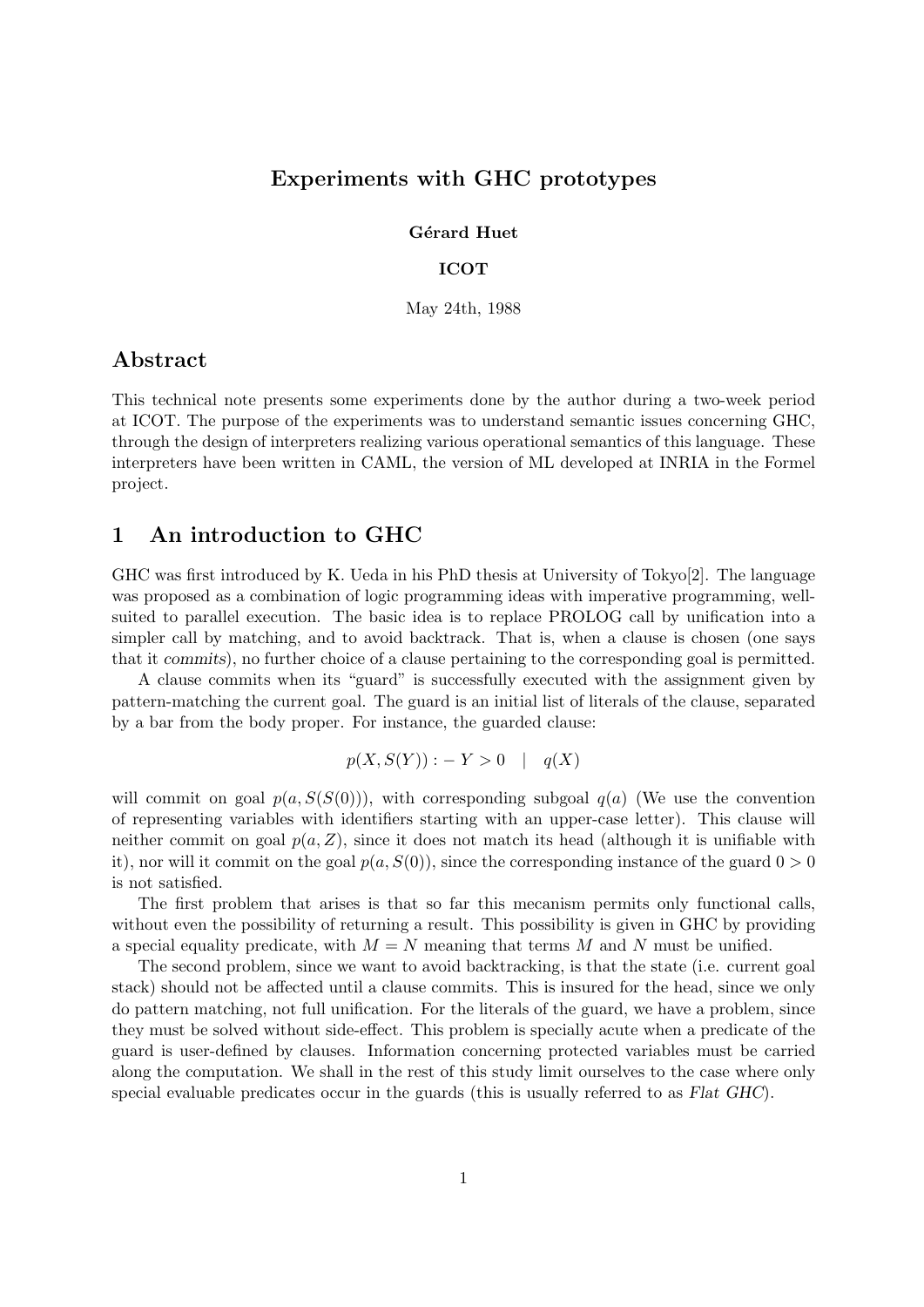We shall distinguish between two kinds of special predicates: the meta predicates, which concern the term structure of the data (for instance, the unification predicate  $=$ ), and the evaluable predicates, which concern base data types such as integers.

# 2 Pure GHC

We first look at a purely logical version of GHC, without predefined data-types. The only special meta-predicate is  $=$ , which stands for unification. The first remark is that a clause with only equations in the guard may be replaced by a clause without guard, since the unifications can be effected at compile-time without changing the semantics. We thus get a very simple "Flat GHC without guards". The equations in the body of clauses serve a dual purpose: They check that certain constraints are satisfied, and they generate output. No backtrack is allowed (rule of commitment), and thus we have a simpler unique-environment language, similar to deterministic PROLOG. However, we relax the left-to-right evaluation order of goals usual in sequential PROLOG implementations by allowing AND parallelism. The resulting language seems well suited to "constraint programming". It is not complete for Horn sentences, since with the program

$$
p(X) : -X = 0.
$$
  

$$
p(X) : -X = 1.
$$

the goal  $?P(Y)$ ,  $Y = 1$  will fail.

We now give the complete CAML code of a Pure GHC, or DHC, interpreter.

#### 2.1 Abstract syntax

#### 2.1.1 Terms

type term = Var of int | Term of string & term list;;

We generalize the list iterator  $i \tau$ <sub>-list</sub> to terms as a general term traversing functional. The last argument v tells what to do to variables.

```
let termtrav f g start v = travrec
  where rec travrec = function
     Term(oper,sons) -> f(oper,list_it (g o travrec) sons start)
  | Var(n) \rightarrow v(n);
```
For instance, we can program the usual term traversals algorithms as:

```
let preorder = termtrav (prefix ::) append [] (singleton o string_of_num)
and postorder = termtrav post append [] (singleton o string_of_num)
    where post(x,y) = y@[x];
```
or we may copy a term by:

let copy = termtrav Term cons [] Var;;

Here we compute the set of variables of a term by:

let vars = termtrav snd union [] singleton;;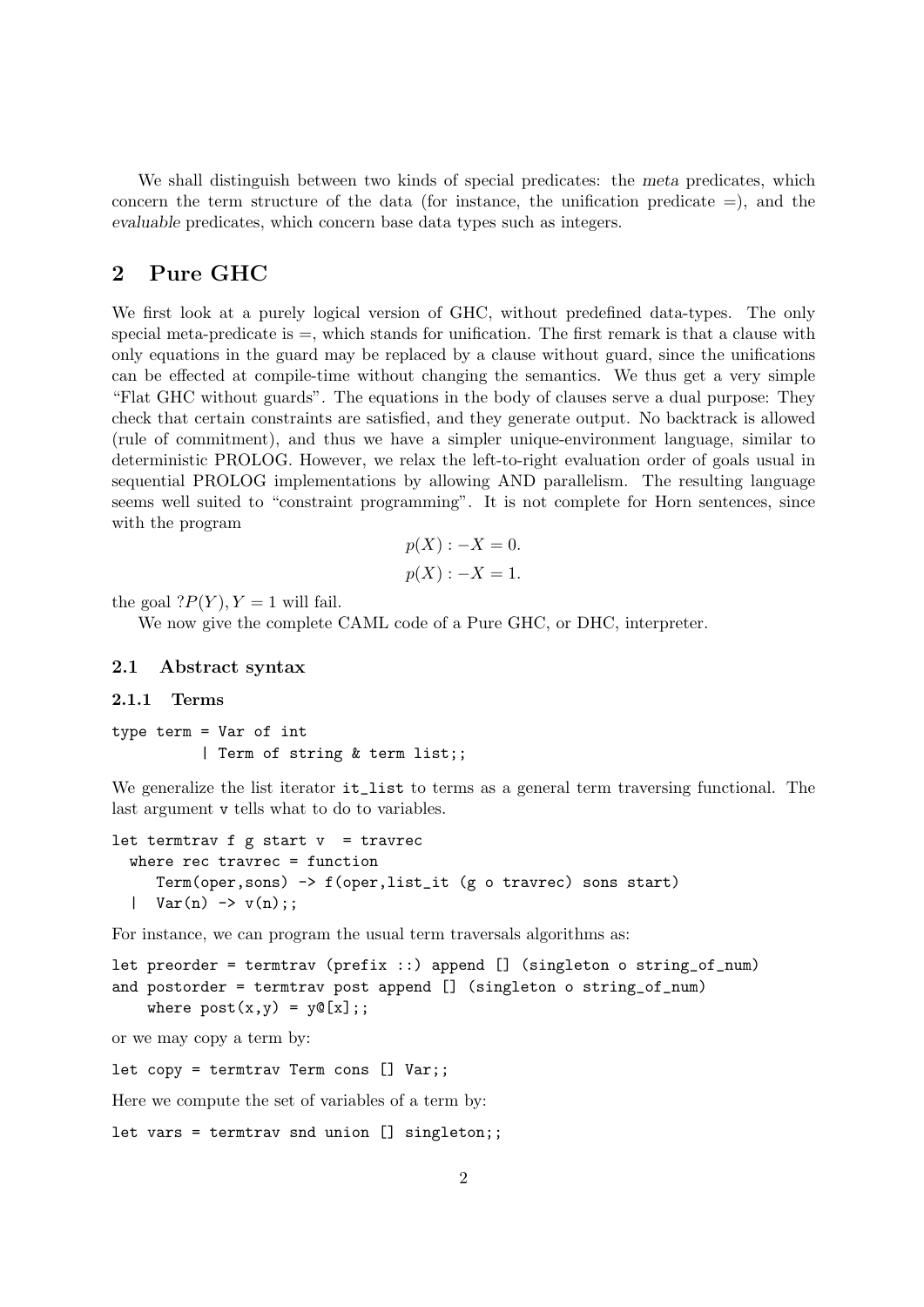# 2.1.2 Substitutions

We shall represent substitutions by association lists:  $[(var1, term1); \dots; (varN, termN)].$ 

type subst ==  $(int & term)$  list;;

We use the maximum sharing primitives. That is, we use structure copying, but with maximum sharing of the common subterms.

(\* look up variable in substitution, raises Identity if not found \*) let look\_up  $x$  l = assoc  $x$  l ? raise Identity;;

Similarly, subst raises exception Identity when the term is not affected.

```
(* subst : subst \rightarrow term \rightarrow term *)let subst sigma = subst_sigma where rec subst_sigma = function
    Var(n) -> look_up n sigma
  | Term(f,sons) -> Term(f,map_share subst_sigma sons);;
let substitute sigma = share (subst sigma);;
```
Composition of two substitutions.

```
(* compsubst : subst -> subst -> subst *)
let compsubst subst1 subst2 =
    (map (fun (v, t) \rightarrow (v, \text{substitute subset1 t})) subst2) @ subst1;;
```
#### 2.1.3 Pattern-matching

```
exception FAIL;;
```
Matching returns the matching substitution, or raises FAIL.

```
let matching = matchrec []
  where rec matchrec subst = function
     (Var v,M) \rightarrow (try let N = look_up v subst
                         in if M=N then subst else raise FAIL
                    with Identity \rightarrow (v,M): subst)
   | (Term(op1,sons1),Term(op2,sons2)) ->
  if op1 = op2 then it_pairlist matchrec subst (sons1,sons2)
  else raise FAIL
   | \rightarrow raise FAIL;;
```
# 2.1.4 Unification

We use ordinary unification, with occur check.

```
let occur_check ((v, M) as pair) = (v_{\text{free}} M; [pair])where rec v_free = function
    Var(n) -> if n=v then raise FAIL
  | Term(_,sons) -> do_list v_free sons;;
```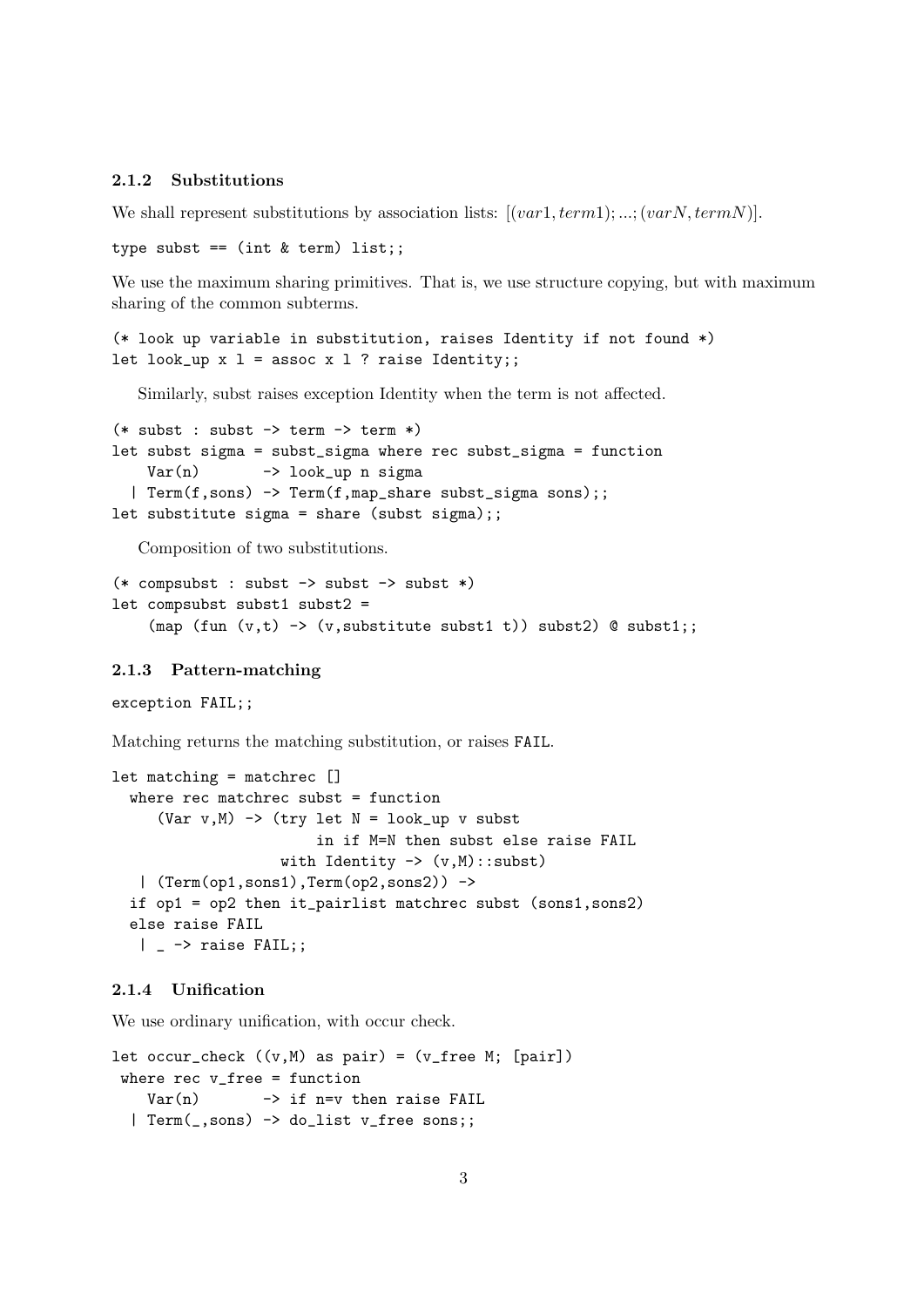```
(* unify : term & term \rightarrow subst *)let rec unify =
 function (Var n1, term2) \rightarrow if Var n1 = term2 then []
    else occur_check (n1,term2)
        | (term1,Var n2) -> occur_check (n2,term1)
        | (Term(op1,sons1),Term(op2,sons2)) ->
  if op1 = op2 then
     (it_pairlist unifylist [] (sons1,sons2)
      where unifylist s (t1,t2) =
            compsubst (unify(substitute s t1,substitute s t2)) s)
  else raise FAIL;;
type solution = SUBST of subst
              | NONE;;
let unif pair = try SUBST(unify pair) with FAIL -> NONE;;
```
## 2.2 Concrete syntax

Here we give some service procedures that compile variable names into integer indexes, and that provide the reverse pretty-printing operations. This section may be skipped, the understanding of the interpreter being independent of these technical parsing/unparsing details.

# 2.2.1 Parsing

```
(* The names of variables are remembered in a dictionary, here an alist *)
type dict == (\text{string } \& \text{num}) list;;
type map == num list \rightarrow term & num list
and maps == num list \rightarrow term list & num list;;
(* collect : maps -> map -> maps *)let collect (f:maps) (g:map) 10 = 1et t1,11 = g 10
                                      in let ts, l = f 11 in (t1::ts), l;;
let mk_terml ((s1,(f1:map list)),(s,(f:map))) = (s1 @ s), (f::f1);;
let mk_{\text{term}} (oper, sl, (f1:map\; list)) = sl,
(fun 10 \rightarrow let t1,1 = it list collect (fun 1 \rightarrow [], 1) fl 10 in
Term(oper,tl),l);;
(* Variable names start with upper-case letters *)
let var_name string = let n=ascii_code string in n > 64 & n < 91;;
let Vari n = Var(int_of_number n);;
(* const_or_var : (string -> string list & map) *)
```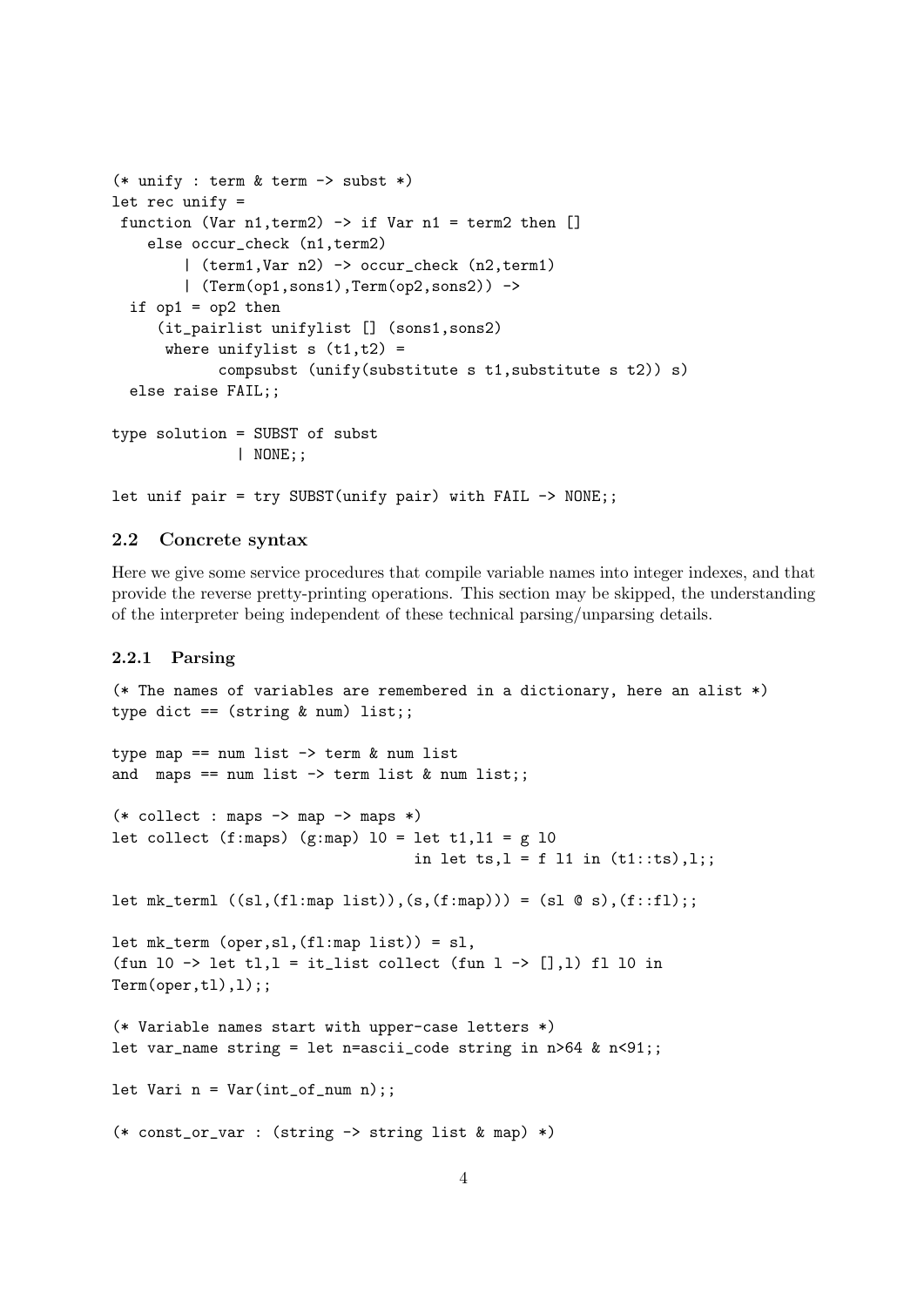```
let const_or_var name = if var_name name then [name], fun (n::l)->Vari(n), l
          else mk_term(name, [], []);;
let GENSYM = ref 0;;
(* dont'care variables *)
let dontcare () = GENSYM:=!GENSYM+1;
                    [''_\neg" ^ string_of_num !GENSYM], fun (n::1)->Vari(n),1;;
(* numerical constants *)
let mk_nnum = mk_term(string_of_num n, [],[]);;
(* Special for lists *)
(* Operators cons and nil are reserved *)
(* \text{map } -> \text{map } -> \text{map } *)let collect1 (f:map) (g:map) 10 =
   let t1, 11 = f 10 in let t2, 12 = g 11 in Term("cons", [t2; t1]), 12;;
let mk\_list ((sl,f1),(s',f')) = s'@sl,
  (fun 10 \rightarrow it list collect1 f' fl 10);;
let mk_infix (open, t1, t2) = mk_term(open, mk_terml(mk_tterml(([], []), t1), t2));;
let empty\_list = mk\_term("nil", [] , [];;
(* map_to_num [''x"; "y"; "x"] = ([1; 2; 1], ["y", 2; "x", 1], 2) *)let map_to_num 1 =let search s (1,(\text{ass},n \text{ as pair})) = ((\text{assoc } s \text{ ass})::1,\text{pair})? let n' = n + 1 in n' : : 1, (s, n') : : \text{ass}, n'in list_it search l ([],[],0);;
(* A goal is a list of terms preceded by a question mark *)
(* It is represented as a clause Answer(x1,...,xn) <- goal *)
let mk_goal (s1,f1) = let i1,D,n = map_to_numberin let lt, [] = it list collect (fun l \rightarrow [], 1) fl il
        in (Term("Answer",map (Vari o snd) D),lt,n),D;;
2.2.2 Unparsing
(* New variables are printed as X1, X2, ... *)
let gensymn n = "X" \hat{ } string_of_num n;;
let gensym i = gensymn (num_of_info i);;
let INFIXES = ref ['==1];;
```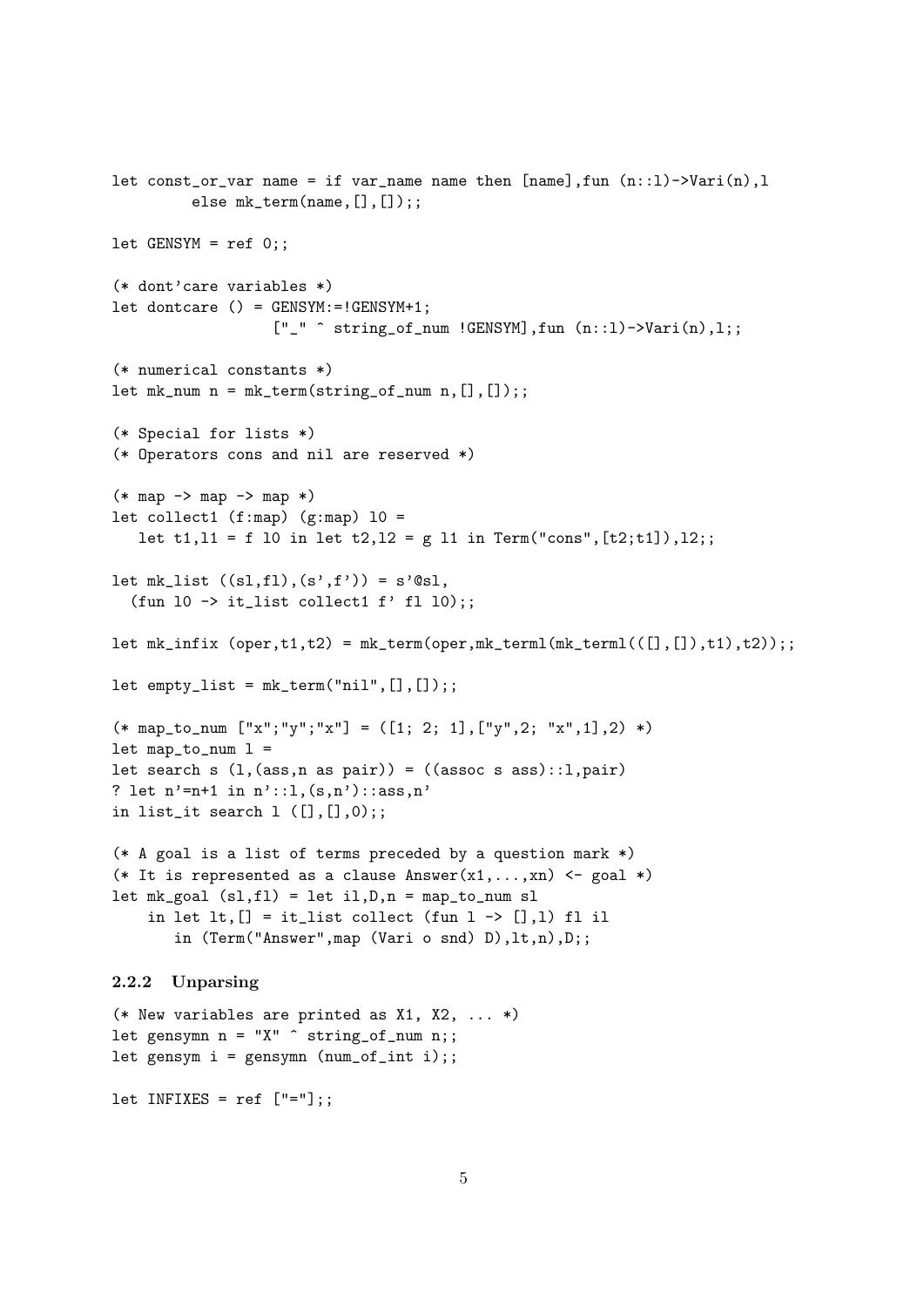```
let unparse D M = let Dop = inverse_assoc D in
  let print_var n = print_string (assoc n Dop ? (gensymn n) (* for failures *))
  in unparserec M;print_newline()
  where rec unparserec = function
Var(n) \rightarrow print_{var} n| Term("nil",[]) -> print_string "[]"
     | Term("cons",[t;lt]) -> let rec print_tlist = function
               Var(n) -> print_string "|"; print_var n
             | Term("nil",[]) -> ()
             | Term("cons",[t;lt']) -> print_string ","; unparserec t;
                                       print_tlist lt'
             | _ -> failwith "WRONG LIST TERM" in
                          print_string "["; unparserec t; print_tlist lt;
                          print_string "]"
     | Term(oper,sons) -> if mem oper !INFIXES then
                              (let [t1;t2]=sons in
                                (unparserec t1; print_string oper;
                                unparserec t2)
                              ? failwith ("Infix " ^ oper ^ " wrong arity"))
                           else
                              (print_string oper;
                               match sons with
              \lceil -> ()
            | (t :: lt) -> print_string "(";
                   unparserec t;
                   do_list (fun t -> print_string ",";unparserec t) lt;
                           print_string ")");;
(* For printing the answer *)
let unparse_answer D (Term("Answer",lt)) =
 let newvars = (subtract (list_it (union o vars) lt []) (map (int_of_num o snd) D)) in
 let newD = union D (num_map (fun n i -> (gensymn n,num_of_int i)) newvars)
 in (let unparseD = unparse newD in
    map (fun ((name, _),term) \rightarrow print_string name; print_string " = ";unparseD term; print_newline())
         (combine(D,lt));;
```
# 2.2.3 Clauses

First, let us define the abstract syntax of clauses.

A (definite) clause is composed of a term (its conclusion), a list of terms (its hypotheses), and an integer (the number of variables appearing in all the terms). These variables are assumed to be bound together at the level of the clause.

type clause == term & (term list) & num;;

Nest, we extend the concrete syntax algorithms. Parsing returns a clause and its variables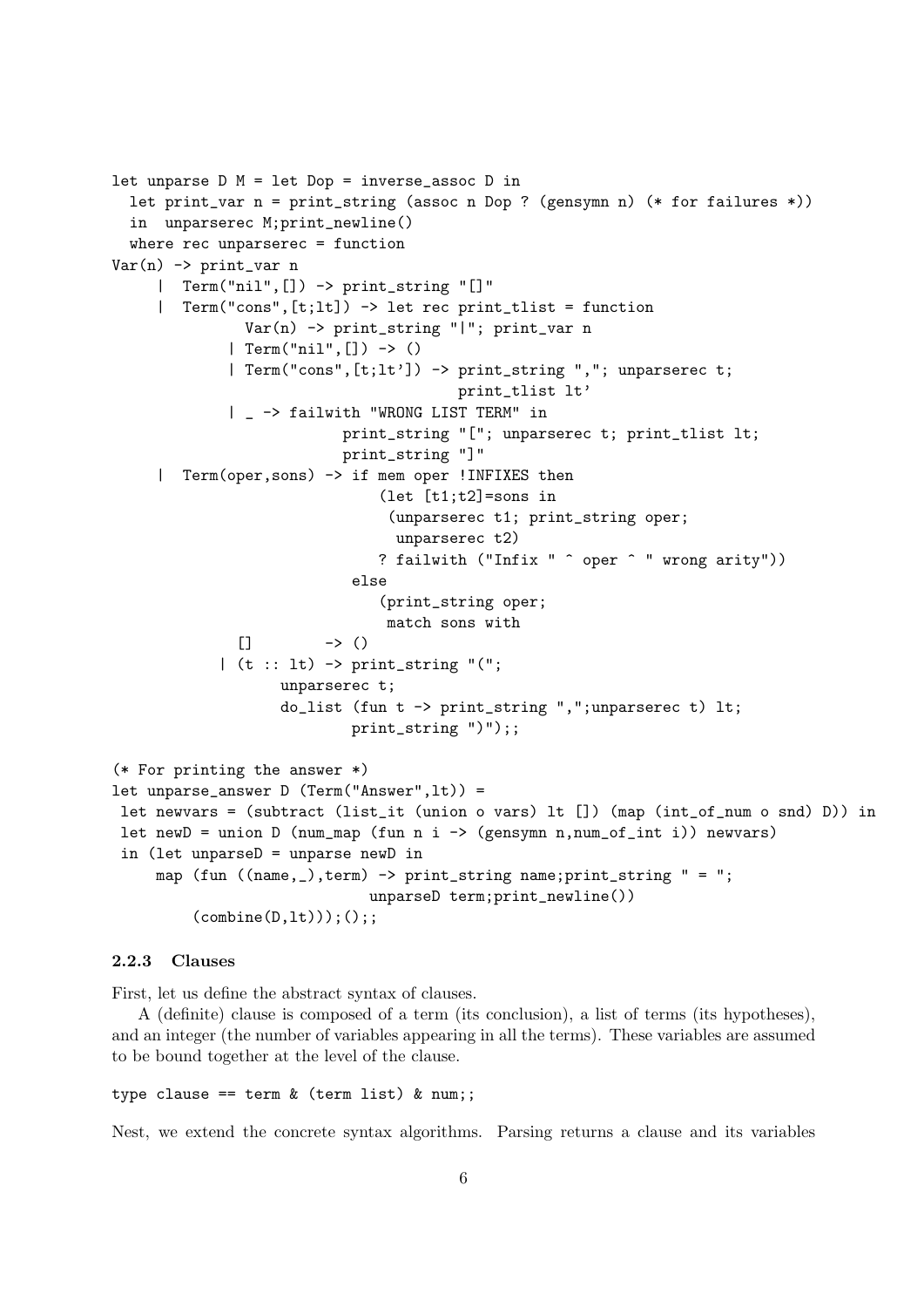dictionary.

```
type concrete_clause == clause & dict;;
let mk_clause ((s,f),(sl,fl)) = let (il,dl,n) = map_to_num (s @ sl)in let (h,il') = f il
    in let (t, [] = it_list collect (fun l \rightarrow [],1) fl il'
       in (h,t,n),dl;;
let unparse_clause ((conc,hyps,n),D) =
 let U = unparse D in
  let U' x = (print_string ";";U x) in
(U conc;match hyps with
   [] -> ()| (h::t) -> (print{\_}string "<-";U h;map U' t;print_newline());;
```
# 2.3 The DHC Interpreter

## 2.3.1 Accessing programs

Programs, i.e. lists of clauses, are stored in an association list. This is rather naive, we should use a hash-code instead of an association list.

```
type program == clause list
and programs == (string k program) list;;
let PROGRAM = ref ([]:programs);;
let program pred = assoc pred !PROGRAM;;
```
We keep during the computation a renaming index, used to generate new names.

```
let INDEX = ref 0;;
```
# 2.3.2 Executing programs

We now explain how to try and execute a goal on the relevant program.

```
type execution = SUBGOALS of term list
              | SUSPEND;;
let execute goal = exec where rec exec = function
   [] -> SUSPEND
 | (head,body,k)::rest -> try
    let sigma = matching (head,goal)
    (* now we rename the remaining variables of the matching clause *)
    (* prim_reci is primitive recursion on int *)
    in let (sigma',n') = prim_reci complete_sigma (sigma,!INDEX) (int_of_num k)
                where complete_sigma ((signal,n1) as pair) p =
```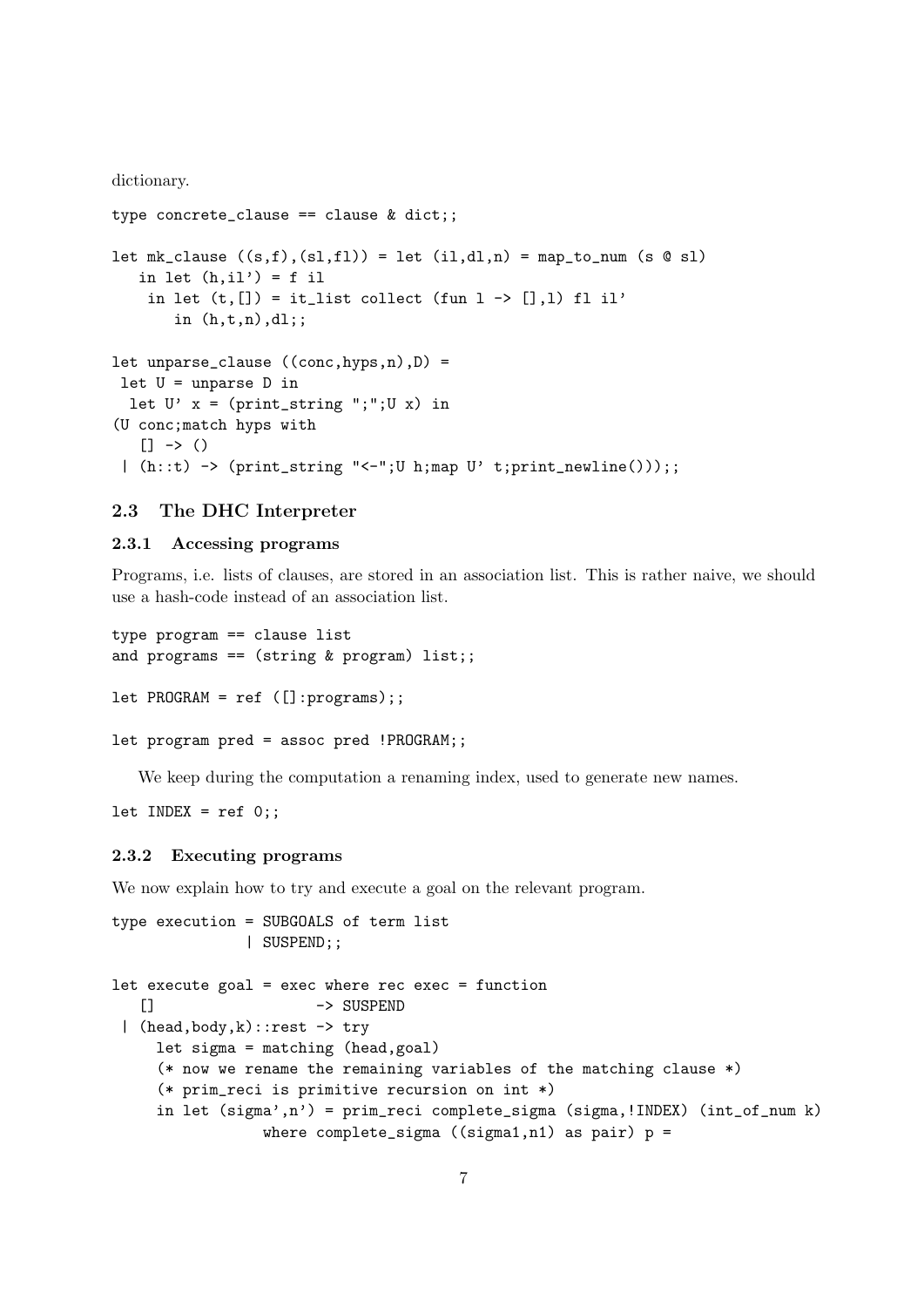```
if mem_assoc p sigma1 then pair
                       else let n2=n1+1 in ((p,Vari n2)::sigma1,n2)
             in (INDEX:=n'; SUBGOALS(share_map (subst sigma') body))
                          with FAIL -> exec rest;;
type result =
  DEADLOCK of term list
 | SOLUTION of term
 | FAILURE of term&term;;
```
#### 2.3.3 The interpreter loop

We now explain the main loop of our Pure GHC interpreter. We call this formalism DHC, for Deterministic Horn Clauses, since it may be seen as a smart way of executing deterministically Horn Clauses.

The arguments of loop are respectively:

- current is the list of current goal terms
- susp is the list of suspended goal terms
- answer keeps the answer

```
let rec loop answer = loop_goals
 where rec loop_goals (current,susp) = match current with
    [] \rightarrow (* we have no more current goals *)
          (match susp with
               [] -> (* no suspended clause waiting *) SOLUTION(answer)
             | _ -> (* deadlock situation *) DEADLOCK(susp))
  | g::rest -> match g with
        Term("=",[t1;t2]) -> (let pair = (t1,t2) in match unif pair with
                 NONE -> FAILURE(pair)
               | SUBST(sigma) -> (let sub = subst sigma in
let wake (awake,asleep) goal = try (((sub goal)::awake),asleep)
                                   with Identity -> (awake, goal: : asleep)
(* We wake up a suspended goal whenever the substitution changes it *)
(* We could try and have execute return information about needed variables *)
in let goals' = it_list wake (share_map sub rest,[]) susp
   in loop (share sub answer) goals'))
      (* Other case : non equality subgoal *)
      | Term(pred,_) -> loop_goals (match execute g (program pred) with
                 SUBGOALS(body) -> (body@rest,susp)
               | SUSPEND -> (rest,g::susp));;
```
## 2.3.4 The interpreter top-level

```
let DHC ((ans,goals,index),D) = INDEX:=index;
 match loop ans (goals,[]) with
     SOLUTION(answer) -> (message "Solution found";
```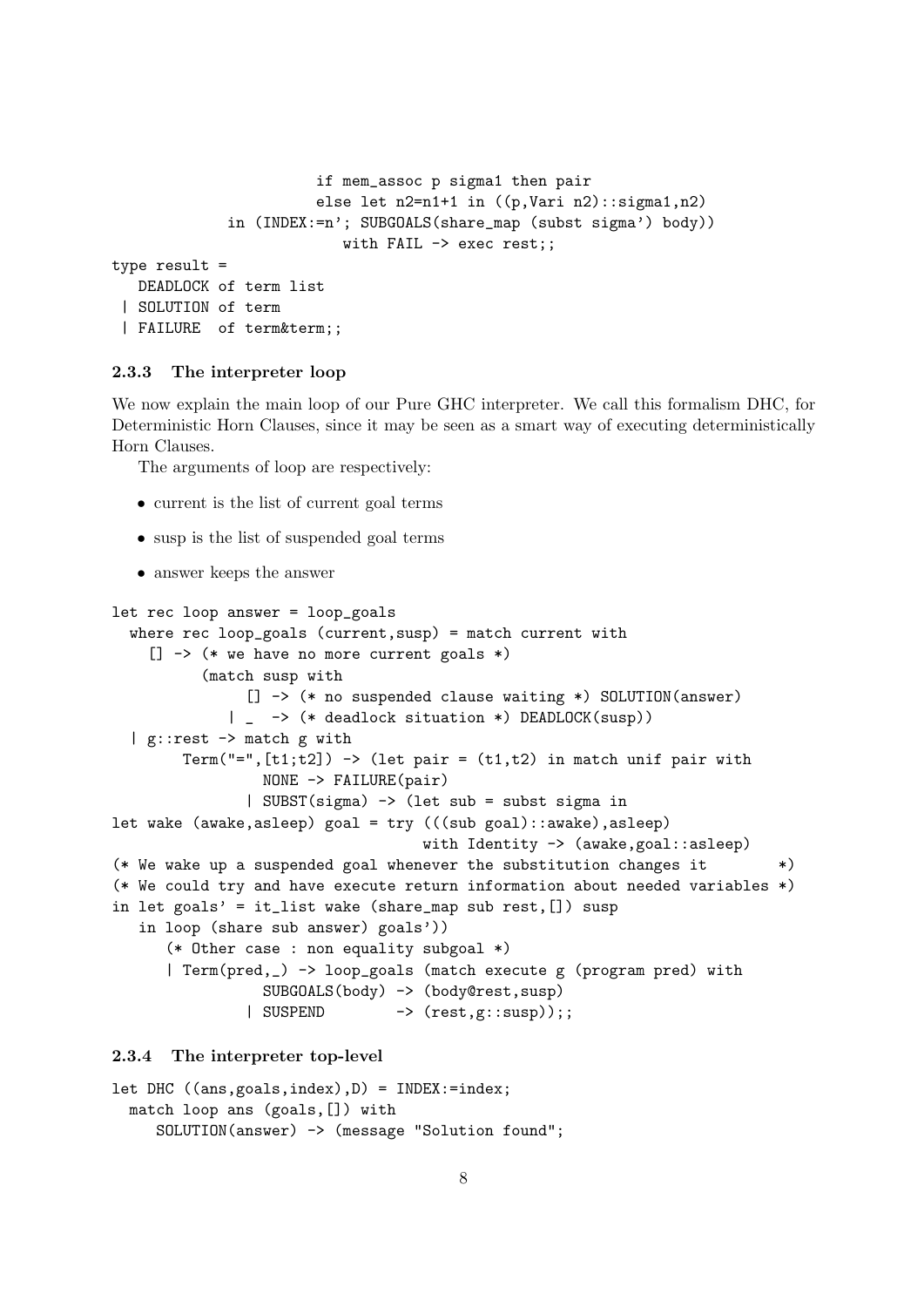```
unparse_answer D answer)
| DEADLOCK(susp) -> (message "Deadlock detected with suspended goals:";
                      do_list (unparse D) susp;print_newline())
| FAILURE(t,t') -> (message "Constraint not satisfiable:";
                      unparse D t;
                      message " cannot be unified with ";
                      unparse D t');;
```
Note that we do not really do AND parallelism, but rather a deterministic pseudo parallelism biased left to right. But it is intuitively complete for deterministic programs.

#### 2.3.5 Program management

```
(* Entering programs *)
(* Second argument is complete list of concrete clauses pertaining to
   given predicate, given in reverse order *)
let enter_program name conc_clauses =
if mem_assoc name !PROGRAM
   then failwith ("Program " ^ name ^ " already exists; use Forget")
else (check [] conc_clauses; message ("Program " ^ name ^ " entered"))
     where rec check body = function
       [] -> PROGRAM:=(name,body)::!PROGRAM
     | (c1, _{-})::rest \rightarrow let (Term(pred, _), _) = cl in
                       if pred=name then check (cl::body) rest
                       else failwith ("Some clause does not pertain to " \hat{ } name);;
(* To remove a program *)
let Forget name = PROGRAM:=except_assoc name !PROGRAM;;
(* To remove all programs *)
let Reset () = PROGRAM := [];;
2.4 The parser
```
# 2.4.1 The CAML-Yacc file

Here is the Yacc parser file dhc.mly:

```
%mlescape
%token IDENT NUM
%left' \leftarrow ' = '\frac{9}{2}dhc
  : IDENT '=' program {enter_program $1 $3}
      | goal {DHC} $1}
      ;
program : clause '.' {[$1]}
      | program clause '.' {$2::$1}
```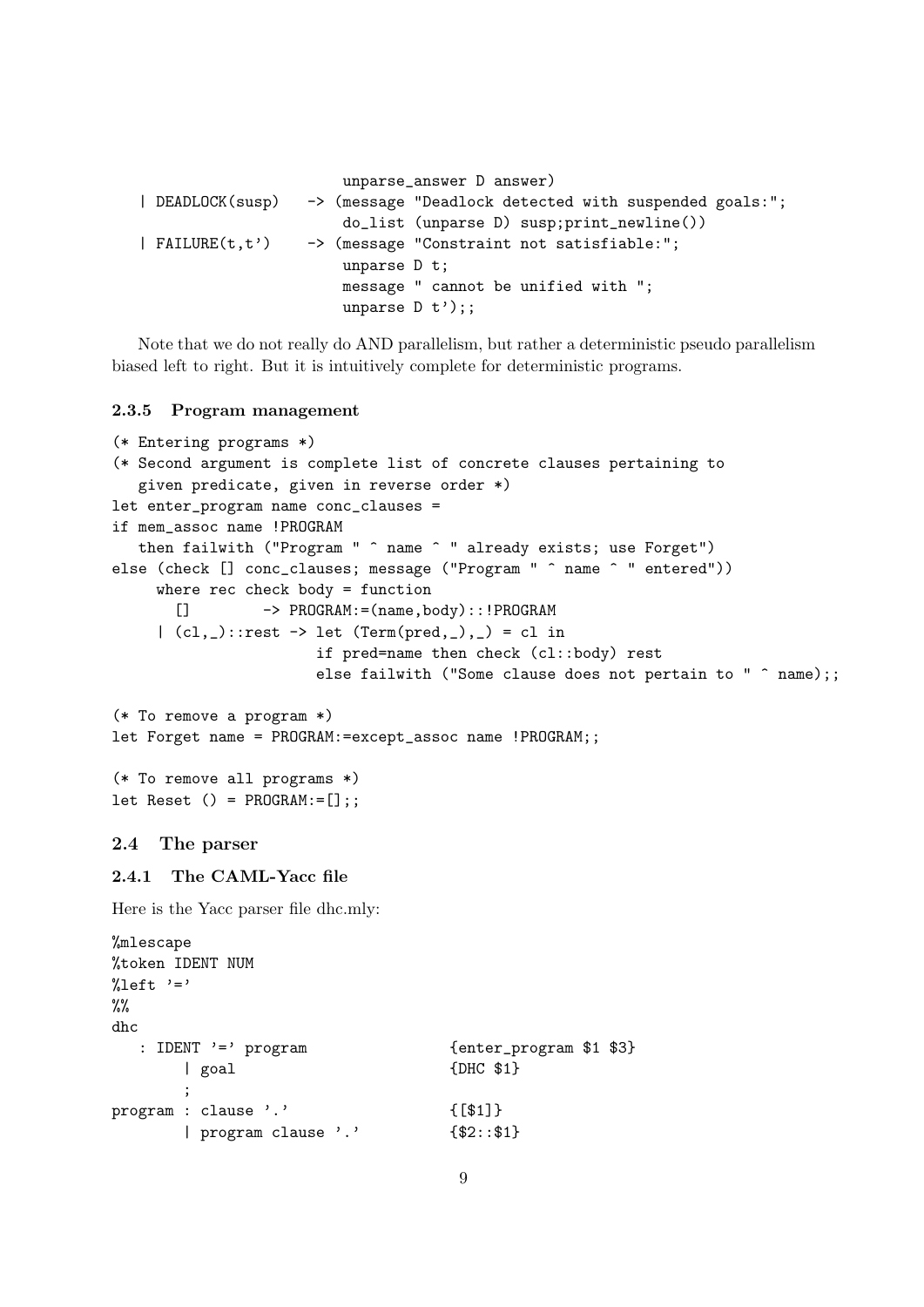```
;
{\small \begin{array}{l} {\rm{cl} \,\,} \\[-8pt] {\rm{cl} \,\,} \\[-8pt] \end{array} } \qquad {\rm{cl}} \qquad \qquad \{ {\rm{mk\_cl} \, \rm{use}} \, (\$1)\};
goal : '?' tail {mk\_goal ($2)}| ':' '-' tail '.' {mk\_goal($3)};
cl : term ':' '-' tail \{ $1, $4\}| term {\{\$1,([\]},[]\})\};
tail : term {mk_c \, term} {mk_c \, term} {(\n[], [\n], [\n], \$1)}| tail ',' term {mk_terml($1,$3)}
      ;
term : IDENT {conv} {const_or_var($1)}
      \vert '_' \vert {dontcare()}
      | NUM {mk_num($1)}
      | IDENT terms {mk_term($1,$2)}
      | term '=' term {mk_infix("=",$1,$3)}
      | '(' term ')' \{ $2\}| '[' list ']' {mk\_list \$2};
list : {(([] , []), \text{empty\_list}}| nelist '|' term {$1,$3}
      | nelist { $1, \text{empty}_1$ is };
nelist : term {mk\_terml(([], []), $1)}| nelist ',' term {mk_terml($1,$3)}
      ;
terms : '(' t_list term ')' {mk_terml($2,$3)}
      ;
t_list : {[}, []]| t_list term ',' {mk_terml($1,$2)}
      ;
```
 $\%$ 

# 2.4.2 User interface

```
\langle p(x,y) \rangle := q(x), r(y) \rangle constructs the concrete clause CC, with
CC=(clause,dict),
with clause=(head,body,arity),
where head=(Term ("p",[Var #2; Var #1]),
      body=[Term ("q",[Var #2]); Term ("r",[Var #1])],
      arity=2,
and dict=["X",2; "Y",1].
It then calls enter_program "p" clause,
which updates PROGRAM.
```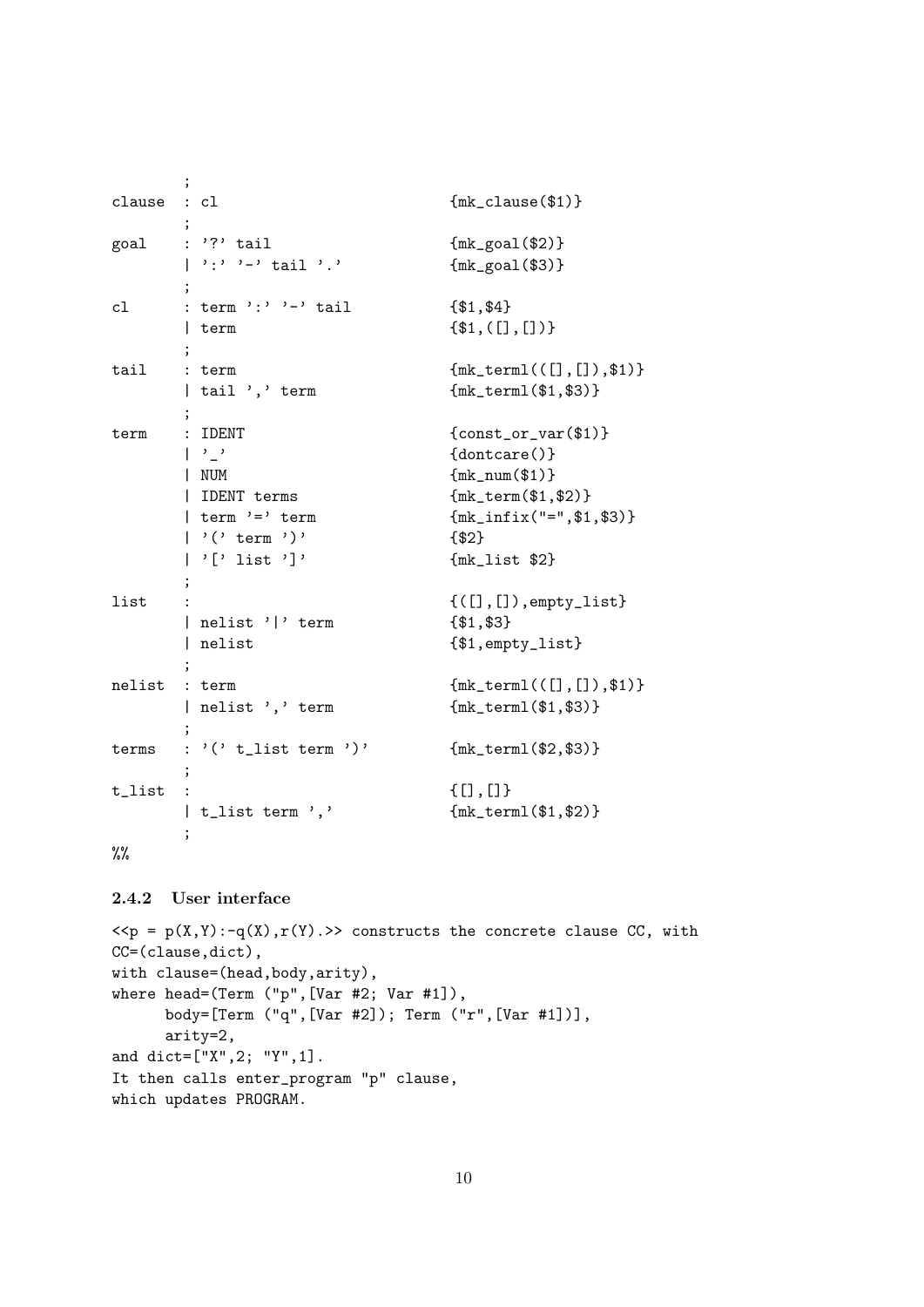```
\langle \langle ?p(a,X) \rangle constructs the concrete (goal) clause :
(Term ("Answer",[Var 1]),[Term ("p",[Term ("a",[]); Var 1])],1),["X",1]
and calls the interpreter DHC on it.
2.5 Examples
2.5.1 Toy examples
\langle < append =
append([], X, V) :- V=X.append([U|X],Y,[U|Z]) :- append(X,Y,Z).>>;;\langle <?append(X, Y, [a, b]) > >;;
Deadlock detected with suspended goals:
append(X,Y,[a,b])Forget "append";;
(* The right definition of append *)
<<append =
append([], X, V) :- V=X.append([U|X],Y,V) :- append(X,Y,Z) , V=[U|Z].>>;;
<<?append([a,b],[c,d],X)>>;;
Solution found
X = [a, b, c, d]\langle p = p(0, Y) : - q(Y).
      p(s(X),0).
      p(s(X),s(Y)) := p(X,Y).
\gg;;
<<q = q(Y) :- Y=s(Z).\gg;;
\langle \langle P_p(X,0), q(X) \rangle \rangle;;
Solution found
X = s(X1)
```
Remark: left-to-right deterministic PROLOG would fail in this last example.

# 2.5.2 Conjecture of Collatz

Conjecture of Collatz : This program stops for every N.

while  $N \geq 1$  do if even(N) then  $N := N/2$ else  $N := (3N+1)/2$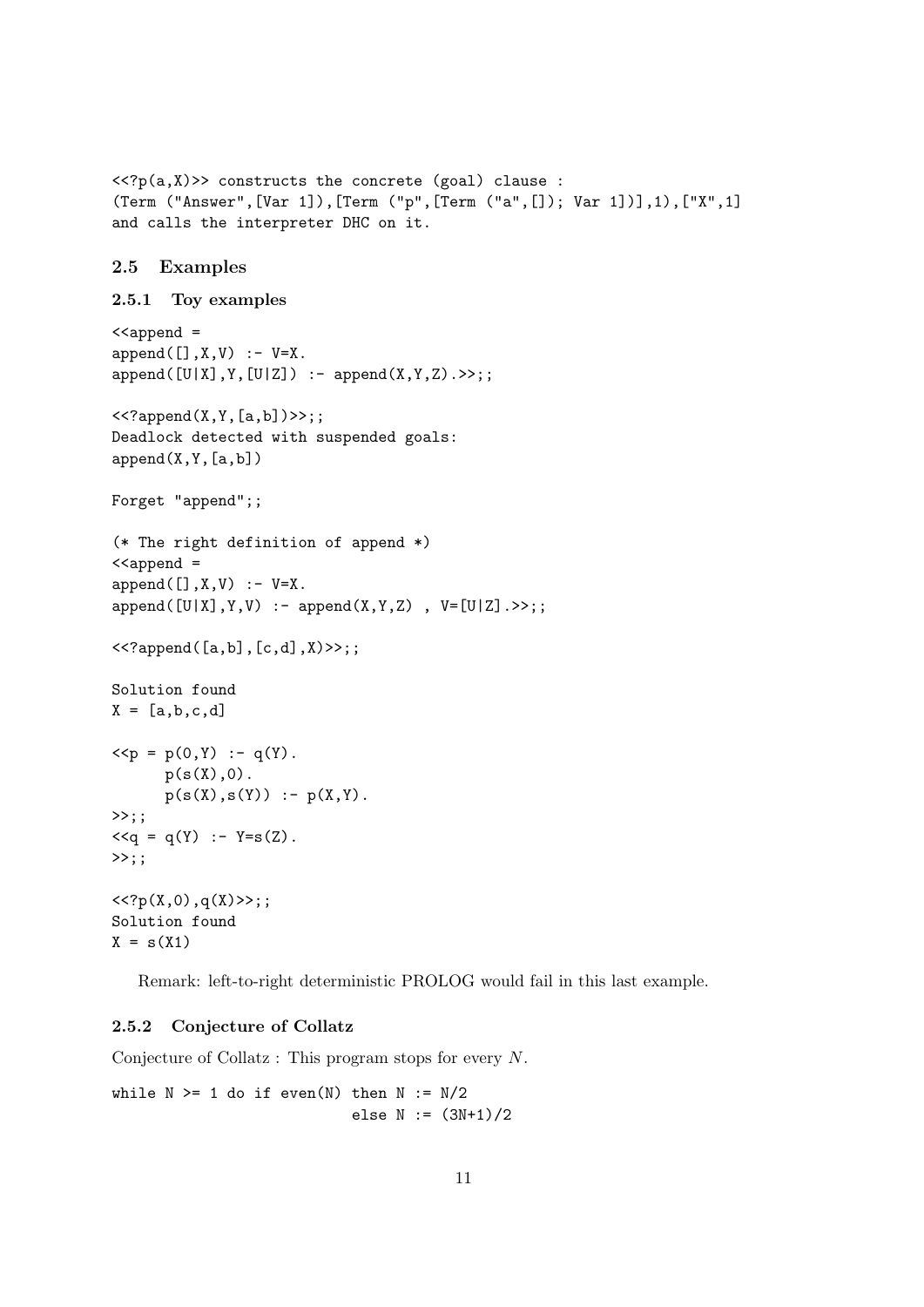This example is due to Ph. Devienne.

```
\langle < classify = classify(0,X) :- X = even.
           classify(s(0),X) :- X = odd.
           classify(s(s(N)),X) :- classify(N,X).>>;;
\leq < divide = divide(0, D) :- D = 0.
          divide(s(s(N)), D) :- divide(N, D1), D = s(D1). >>;;
\le mul(0,M) :- M = s(0).
          mul(s(N), M) :- mul(N, M1), M = s(s(s(M1))). >>;;
\lewhile = while(s(0),List,X) :- List = [s(0)].
          while(N,List,even) :- divide(N,D), classify(D,X),List = [N|List1], while(D,List1,X).
           while(N,List,odd) :- mul(N,M), divide(M,D), classify(D,X),List = [N|List1], while(D,List1,X) .>>;;
<<collatz = collatz(N,List) :- classify(N,X), while(N,List,X).>>;;
(*
\langle <?collatz(s(s(0))), TRACE)>>;;
Solution found
TRACE = [s(s(s(0)))), 3
       s(s(s(s(0)))), 5
       s(s(s(s(s(s(0))))))), 8
       s(s(s(s(0)))), 4
       s(s(0)), 2
       s(0)] 1
```
## 2.5.3 Digital circuits test program

```
\lecircuit =
circuit(V1,V2,V3,V4) :- and(V1,V2,X),or(X,V2,Y),or(Y,V4,V3),xor(Y,X,V4).>>;;
\le and = and (1, X, Y) : - X=Y.
         and(X, 1, Y) : - X=Y.
         and(0,X,Y) :- Y=0.
         and(X, 0, Y) :- Y=0.
         and(X,Y,1) :- X=1, Y=1.>>;;
\langle \text{cor} = \text{or}(1, X, Y) : Y = 1.or(X, 1, Y) :- Y=1.
         or(0, X, Y) :- X = Y.
         or(X, 0, Y) :- X = Y.
         or(X, Y, 0) : - X=0, Y=0. >>;;
```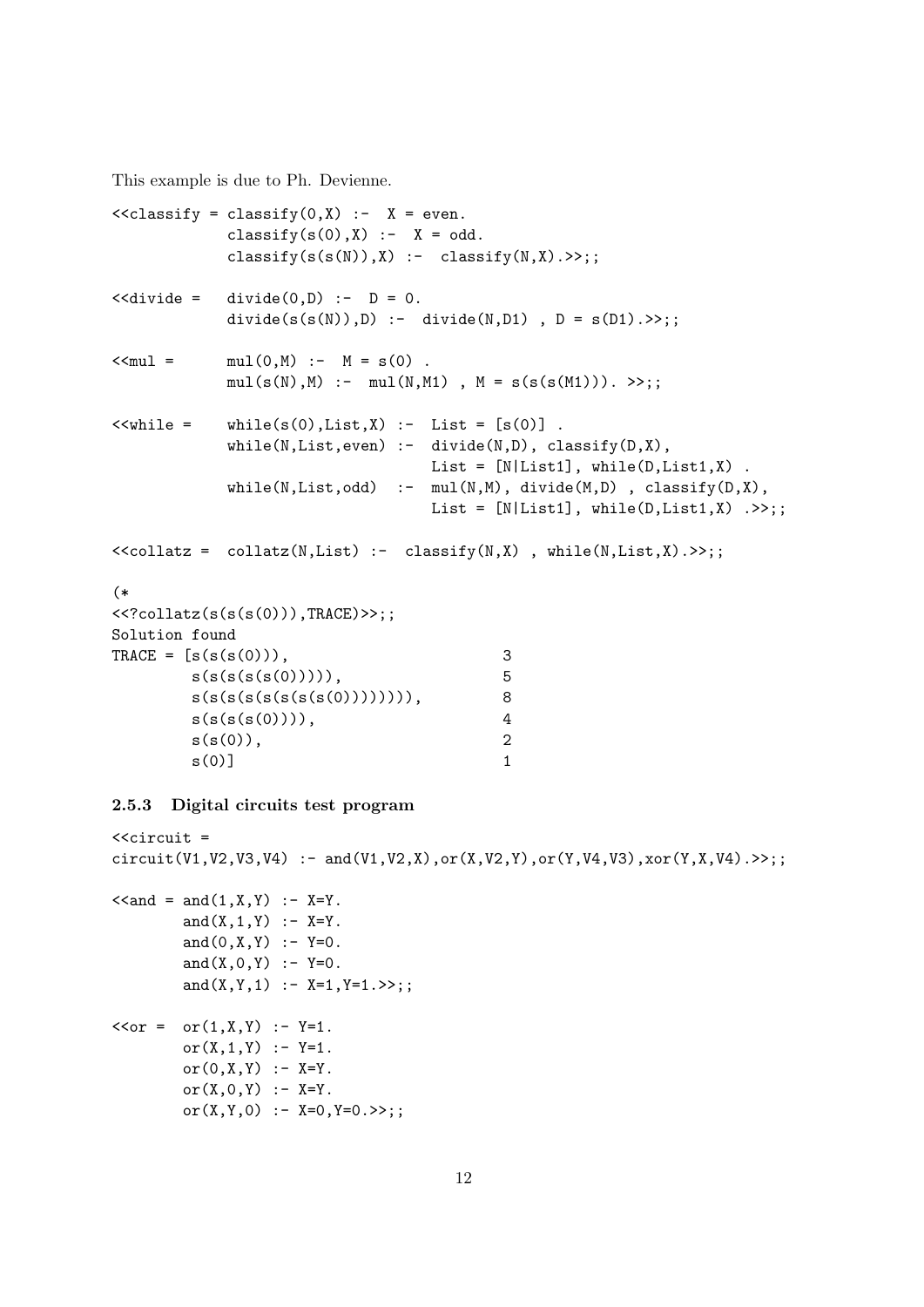```
\langle x \circ r = x \circ r(0, X, Y) : X = Y.xor(X, 0, Y) :- X=Y.xor(X, Y, 0) :- X=Y.xor(1,X,Y) :- diff(X,Y).
         xor(X,1,Y) := diff(X,Y).
         xor(X, Y, 1) :- diff(X, Y). >>;<<diff = diff(0,X) :- X=1.diff(1,X) :- X=0.
          diff(X,0) :- X=1.
          diff(X,1) :- X=0.>>;;
\langle?circuit(1,X,1,0)>>;;
Solution found
X = 1\langle <? circuit(0,0,X,1)>>;;
Constraint not satisfiable:
\Omegacannot be unified with
1
\langle?circuit(0,0,X,Y) \rangle;;
Solution found
X = 0Y = 0\langle <?circuit(1,1,X,Y) \rangle;;
Solution found
X = 1Y = 0
```
# 3 Introducing arithmetic guards

We now move to a fuller GHC, with a predefined data-type of arithmetic. We use CAML arithmetic, with numbers including arbitrary precision integers and rationals, as well as floating point. We provide the special evaluable operators  $+, -, *, /$ , integer constants, and the evaluable predicates  $\#, \gt, \lt, =:=$ . Finally, the predicate := evaluates its right hand operand to a number representation, and then unifies it with its left hand operand.

We need an extension of the syntax, as follows.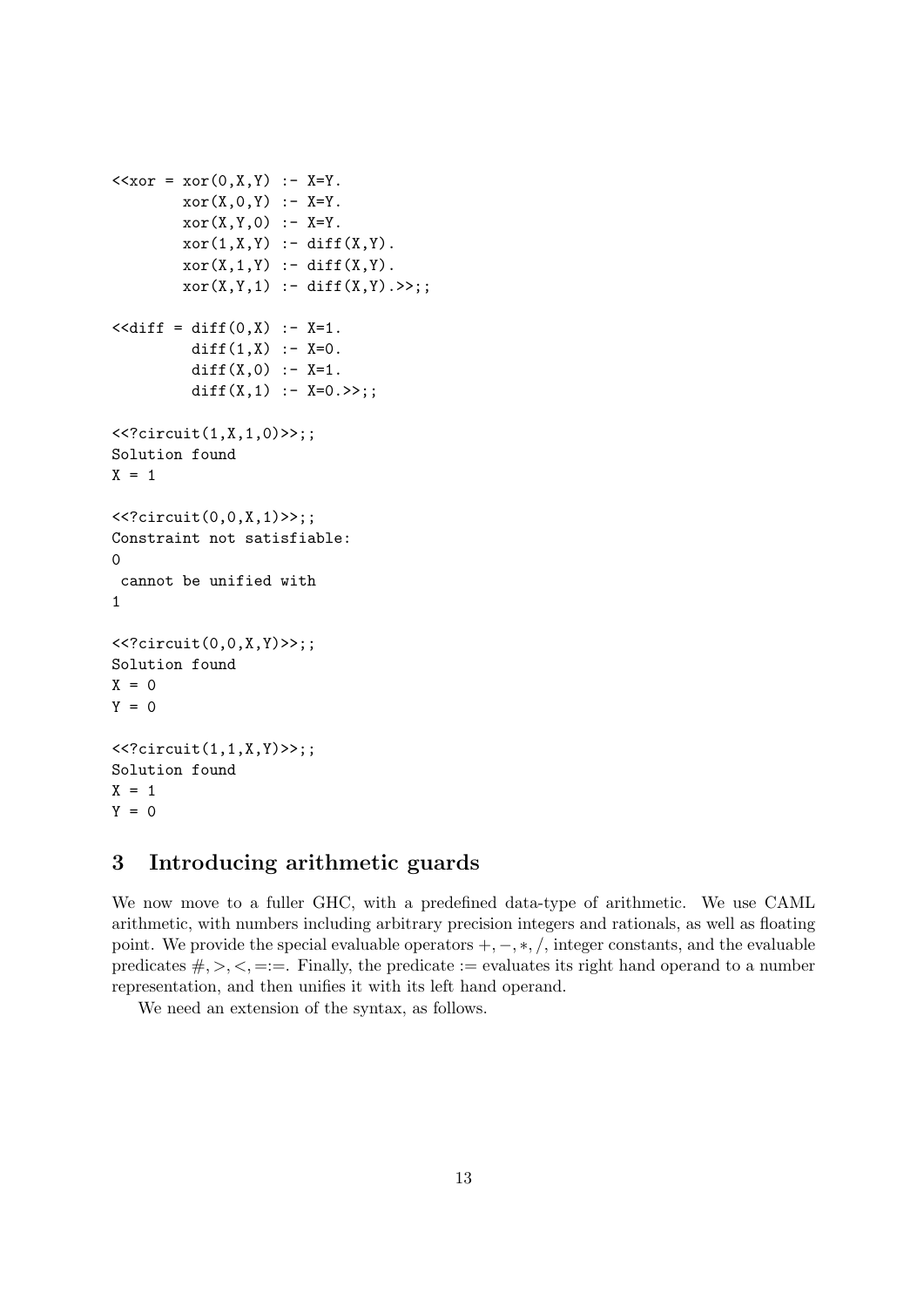# 3.1 Syntax extension

## 3.1.1 Abstract syntax

A guarded clause is composed of a term (its head), a list of terms (its guard), a list of terms (its body), and an integer (the number of variables appearing in all the terms).

type gclause == term  $k$  (term list)  $k$  (term list)  $k$  num;;

#### 3.1.2 Concrete syntax

```
type concrete_gclause == gclause & dict;;
let mk_clause ((s,f),(g1,fg1),(s1,f1)) = let (i1,d1,n) = map_to_number (s @ gl @ sl)in let (h,il') = f il
    in let (g,i1'') = it_list collect (fun l \rightarrow [],l) fgl il'
     in let (t, [] = it_list collect (fun l \rightarrow [],1) fl il''
       in (h,g,t,n),dl;;
INFIXES := ["=";":=";"#";"=:=";"<";">";"+";"-";"*";"/"];;
let unparse_clause ((conc,guard,hyps,n),D) =
let U = unparse D in
  let U' x = (print_string ";";U x) in
        (U conc;print_string "<-";
         match guard with
           [] -> ()| (h::t) -> (U h;map U' t;print_string"|");
         match hyps with
           [1 -> ()| (h::t) -> (U h;map U' t;print_newline()));;
3.2 The GHC Interpreter
3.2.1 Programs accessing
type program == gclause list
and programs == (string & program) list;;
let PROGRAM = ref ([]:programs);;
let program pred = assoc pred !PROGRAM
                   ? failwith ("Undefined predicate: " \hat{ } pred);;
let INDEX = ref 0;; (* renaming counter *)
```
# 3.2.2 Guard evaluation

```
(* arithmetic evaluation *)
```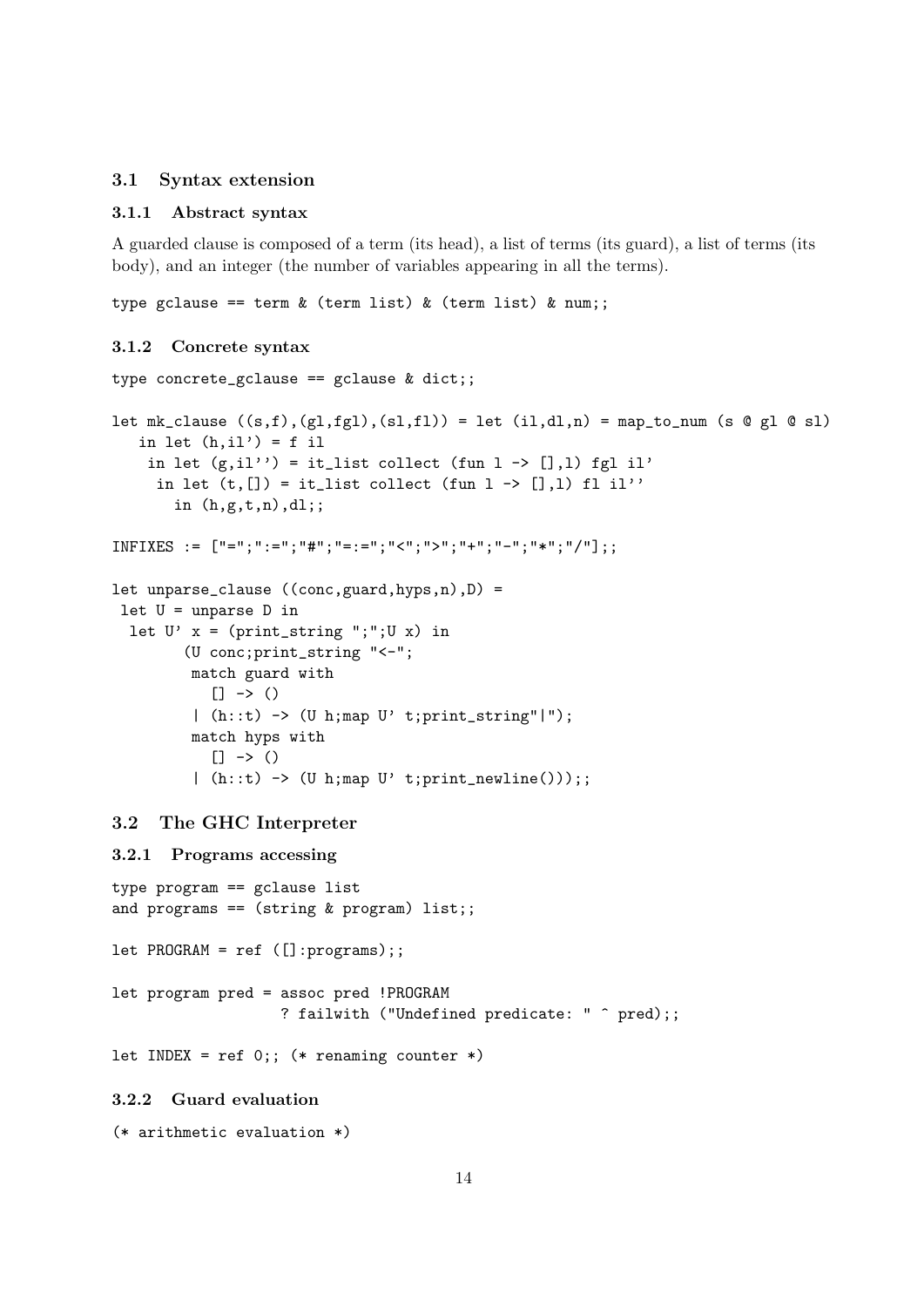```
let rec evaluate t = eval 0 t where rec eval n = functionTerm("0", []) \rightarrow n
  | Term("s",[t]) -> eval (n+1) t
  | Term("+",[t1;t2]) -> let n1 = evaluate t1 in eval (n+n1) t2
  | Term("-",[t1;t2]) -> let n2 = evaluate t2 in eval (n-n2) t1
  | Term("*",[t1;t2]) -> let n1 = evaluate t1 and n2 = evaluate t2 in n+(n1*n2)| Term("/",[t1;t2]) -> let n1 = evaluate t1 and n2 = evaluate t2 in n+(n1/n2)| Term(s,[]) -> (n+num_of_string s) ? failwith "Illegal arithmetic operand"
  | Term(_) -> failwith "Illegal arithmetic operand"
  | Var(\ ) \rightarrow raise FAIL (* non ground term *);;
(* check guard *)
let check (Term(oper, [t1;t2])) =if mem oper [">";"#";"=:=";"<"] then
       let m=evaluate t1 and n=evaluate t2 in
       if (case oper of
           ">" -> m>n
         | "\lt" \to m\ltn
         | "#" -> not(m=n)
         | " == := " -> m = n) then () else raise FAIL
    else failwith ("Illegal operator " \hat{ } oper \hat{ } " in guard");;
type arith =
  NUM of num
 | NONUM;;
let eval t = try NUM(evaluate t) with FAIL -> NONUM;;
3.2.3 Program execution
type execution = SUBGOALS of term list
               | SUSPEND;;
let execute goal = exec where rec exec = function
   [] -> SUSPEND
 | (head, guard, body, k): : rest \rightarrow try (
      let sigma = matching (head,goal)
      in (* First we check the guard *)
         (* Caution: we assume that all guard variables occur in the head *)
         (do_list (check o (substitute sigma)) guard;
          (* now we rename the remaining variables of the matching gclause *)
          (* prim_reci is primitive recursion on int *)
          let (sigma',n') = prim_reci complete_sigma (sigma,!INDEX) (int_of_num k)
                 where complete_sigma ((signal,n1) as pair) p =if mem_assoc p sigma1 then pair
```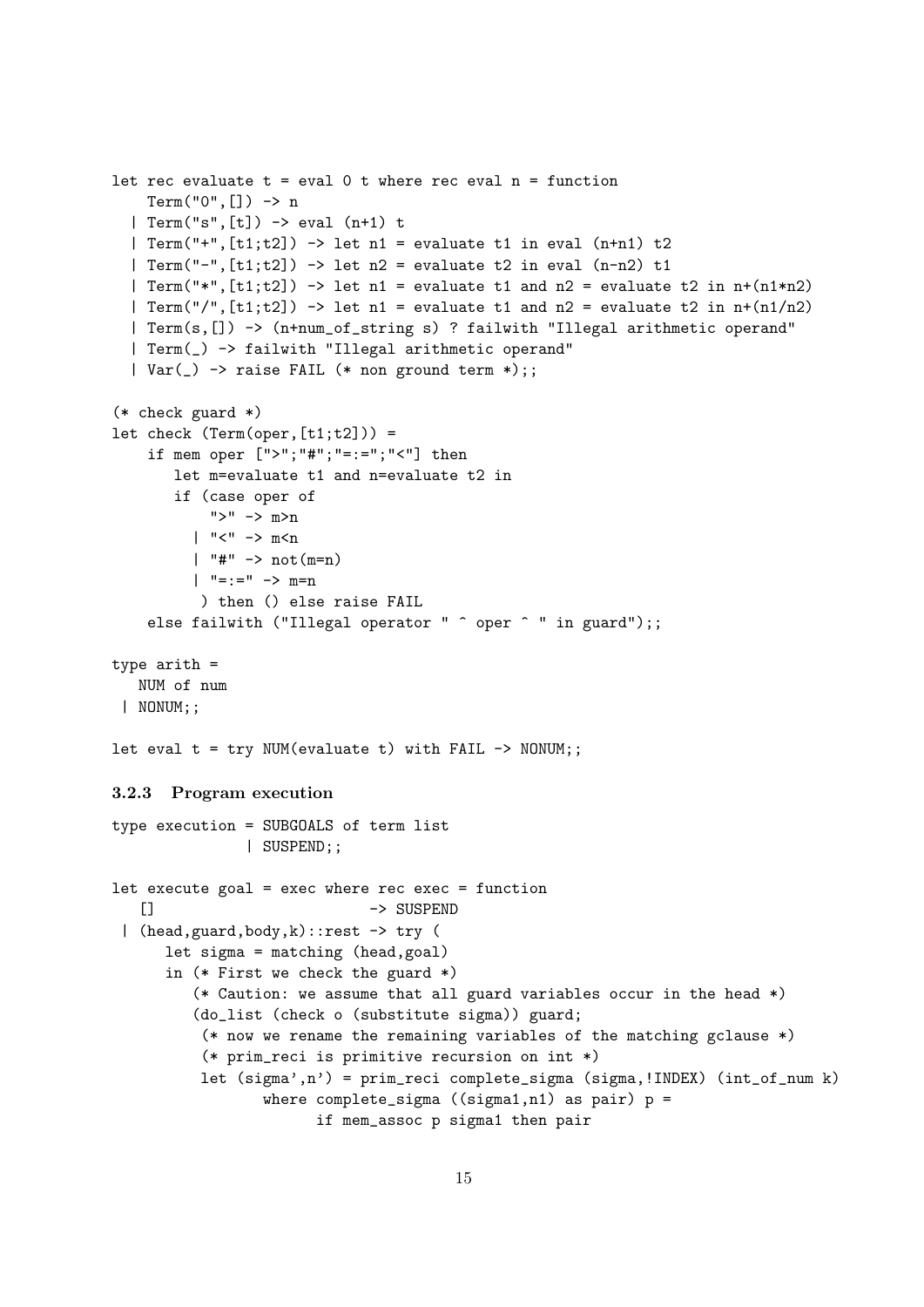```
else let n2 = n1+1 in ((p, \text{Vari } n2) : \text{signal}, n2)in (INDEX:=n';SUBGOALS(share_map (subst sigma') body))))
                        (* failure may come from match or check *)
                        with FAIL -> exec rest;;
```
#### 3.2.4 The GHC Interpreter loop

```
type result =
  DEADLOCK of term list
 | SOLUTION of term
 | FAILURE of term&term;;
let wake sub (awake,asleep) goal = try (((sub goal)::awake),asleep)
                                   with Identity -> (awake, goal::asleep);;
(* We wake up a suspended goal whenever the substitution changes it *)
(* We could try and have execute return information about needed variables *)
(* The GHC loop *)
(* Same notations as for DHC *)
let rec loop answer = loop_goals
  where rec loop_goals (current, susp) = match current with
    [] -> (* we have no more current goals *)
          (match susp with
               [] -> (* no suspended gclause waiting *) SOLUTION(answer)
             | _ -> (* deadlock situation *) DEADLOCK(susp))
  | g::rest \rightarrow match g with
        Term("=",[t1;t2]) -> (let pair = (t1,t2) in match unif pair with
                 NONE -> FAILURE(pair)
               | SUBST(sigma) -> (let sub = subst sigma in
             let goals' = it_list (wake sub) (share_map sub rest,[]) susp
             in loop (share sub answer) goals'))
      | Term(":=", [t1;t2]) \rightarrow (match eval t2 withNUM(num) -> (let t'2=Term(string_of_num num,[]) in
                         let pair = (t1,t') in match unif pair with
                 NONE -> FAILURE(pair)
               | SUBST(sigma) -> (let sub = subst sigma in
             let goals' = it_list (wake sub) (share_map sub rest, []) susp
             in loop (share sub answer) goals'))
          | NONUM -> loop_goals (rest,g::susp)
                     (* t2 is not evaluable yet, g is suspended *))
        (* Other case : non equality subgoal *)
      | Term(pred,_) -> loop_goals (match execute g (program pred) with
                 SUBGOALS(body) -> (body@rest,susp)
               | SUSPEND -> (rest,g::susp));;
```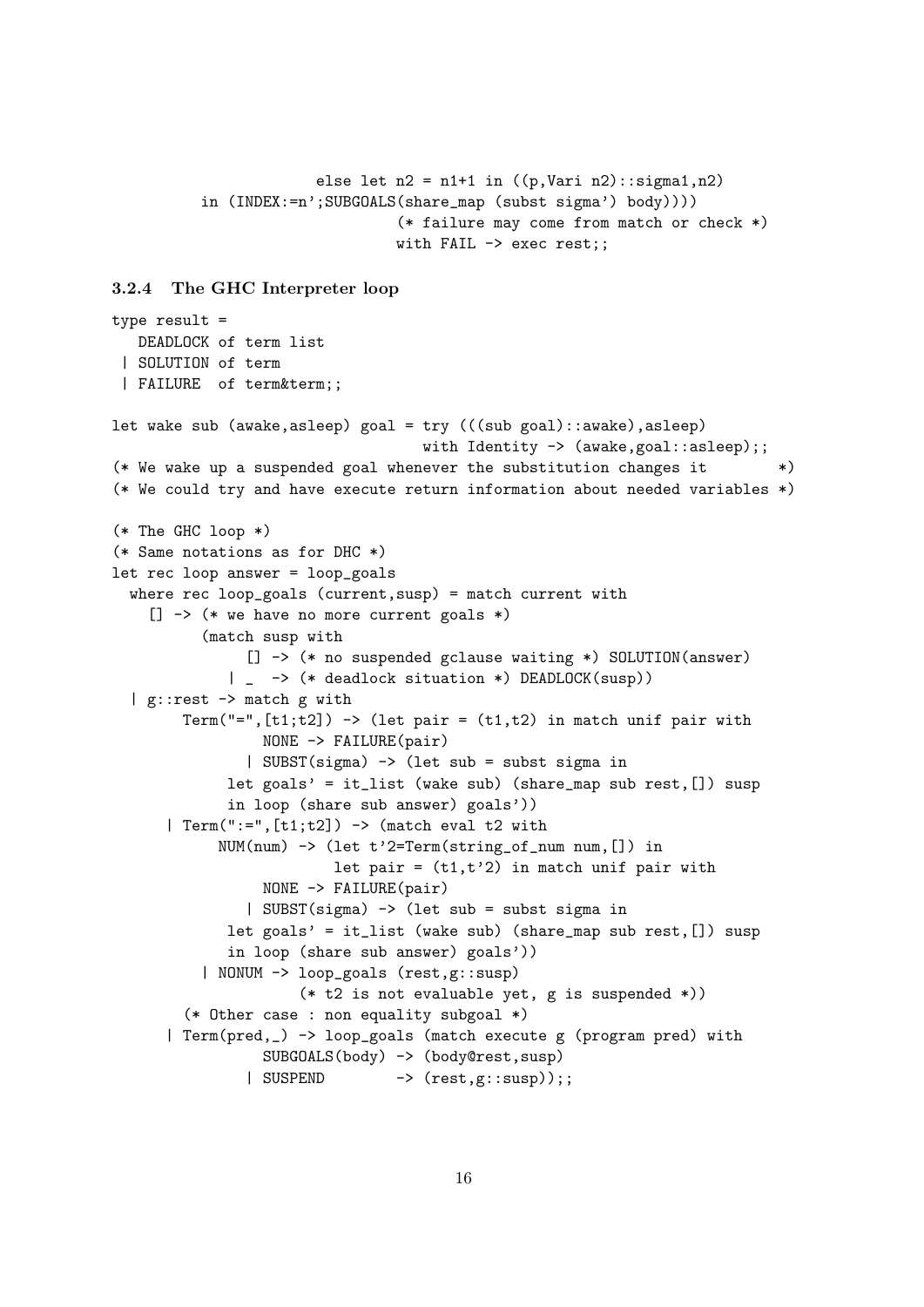3.2.5 The GHC interpreter top-level

```
let GHC ((ans,goals,index),D) = INDEX:=index;
 match loop ans (goals,[]) with
    SOLUTION(answer) -> (message "Solution found";
                          unparse_answer D answer)
   | DEADLOCK(susp) -> (message "Deadlock detected with suspended goals:";
                          do_list (unparse D) susp;print_newline())
   | FAILURE(t,t') -> (message "Constraint not satisfiable:";
                          unparse D t;
                          message " cannot be unified with ";
                          unparse D t');;
```
3.2.6 Programs management

```
(* Entering programs *)
(* Second argument is complete list of concrete gclauses pertaining to
   given predicate, given in reverse order *)
let enter_program name conc_gclauses =
if mem_assoc name !PROGRAM
   then failwith ("Program " ^ name ^ " already exists; use Forget")
else (check [] conc_gclauses; message ("Program " ^ name ^ " entered"))
     where rec check body = function
       [] -> PROGRAM:=(name,body)::!PROGRAM
     | (cl,_)::rest -> let (Term(pred,_),_) = cl in
                        if pred=name then check (cl::body) rest
                        else failwith ("Some clause does not pertain to " ^ name);;
(* To remove a program *)
let Forget name = PROGRAM:=except_assoc name !PROGRAM;();;
(* To remove all programs *)
let Reset () = PROGRAM := [];;
3.3 The GHC parser
/* true =:= := :- */
%token TRUE EQUAL ASSIGN ARROW
%token IDENT NUM
%right ASSIGN
%right EQUAL
\sqrt[9]{right} '='
\frac{1}{2} right '>'
\sqrt[6]{right} '<'
\sqrt[9]{right} '#'
\sqrt[n]{right} '+'
\sqrt[n]{right} '-'
```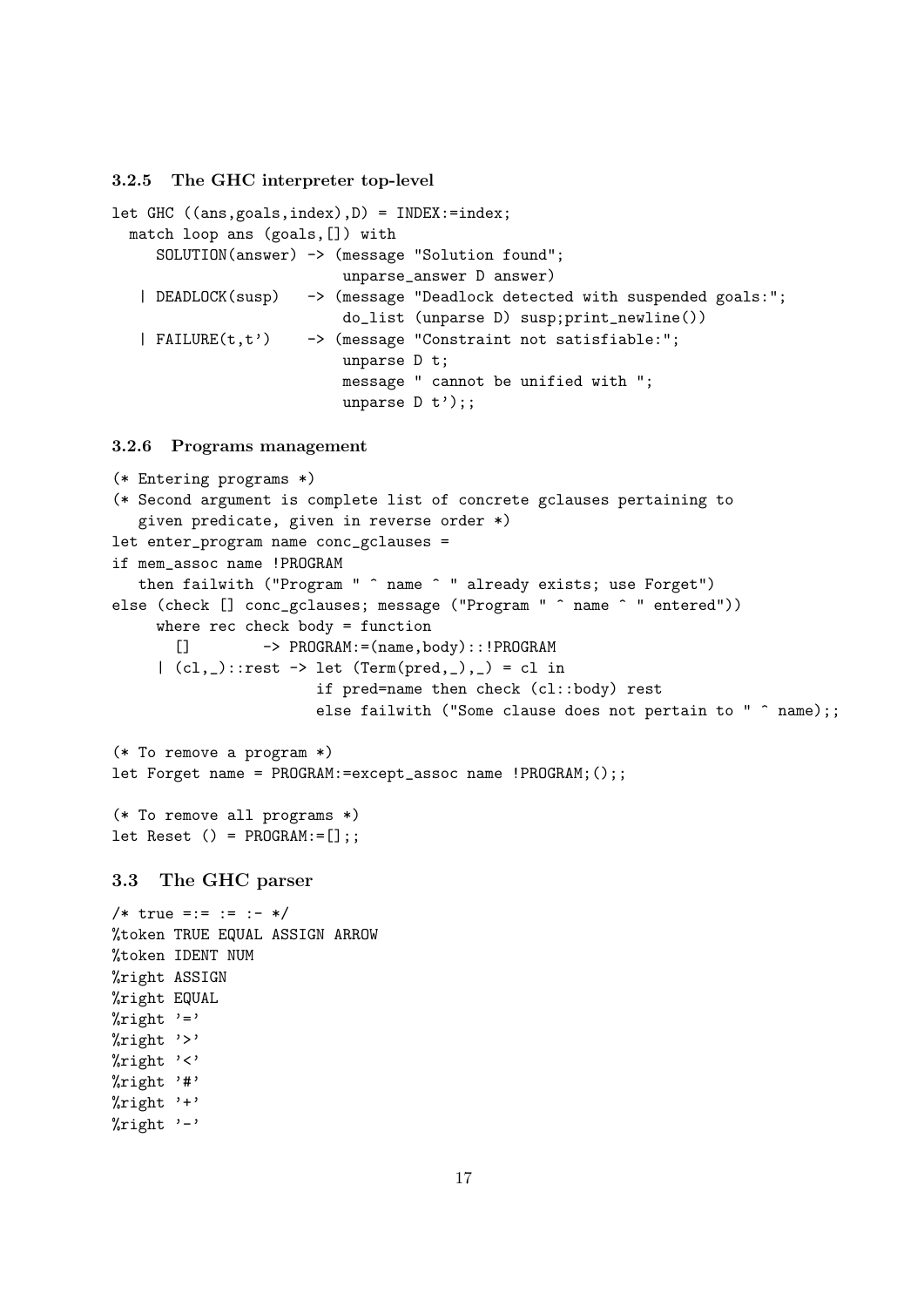```
%right '*'
\frac{1}{2}right '/'
\%%
command : IDENT '=' program {enter_program $1 $3}
| goal {GHC $1}
;
program : clause '.' {[$1]}
| program clause '.' {$2::$1}
;
clause : cl {mk_clause($1)}
;
goal : '?' tail {mk_goal($2)}
| ARROW tail '.' {mk_goal($2)}
;
cl : term ARROW guard '|' tail {$1,$3,$5}
;
tail : term {mk\_term}(([], []), $1)}
| tail ',' term {mk_terml($1,$3)}
| TRUE {([],[])}
;
term : IDENT {const_or_var($1)}
        |, |, |, || NUM {mk_num($1)}
| IDENT terms {mk_term($1,$2)}
| term '=' ASSIGN term {mk_infix("=:=",$1,$4)}
| term ASSIGN term {mk_infix(":=",$1,$3)}
| term '=' term {mk_infix("=",$1,$3)}
| term '#' term {mk_infix("#",$1,$3)}
| term '>' term {mk_infix(">",$1,$3)}
| term '<' term {mk_infix("<",$1,$3)}
| term '+' term {mk_infix("+",$1,$3)}
| term '-' term {mk_infix("-",$1,$3)}
| term '*' term {mk_infix("*",$1,$3)}
| term '/' term {mk_infix("/",$1,$3)}
| '(' term ')' {$2}
        \vert '[' list ']' \{mk\_list \$2}
;
guard : TRUE \{([], [])\}| term {mk_terml(([],[]),$1)}
| guard ',' term {mk_terml($1,$3)}
;
list : {([],[]), empty_list}
| nelist '|' term {$1,$3}
| nelist '|' '_' {$1,dontcare()}
| nelist {$1,empty_list}
;
```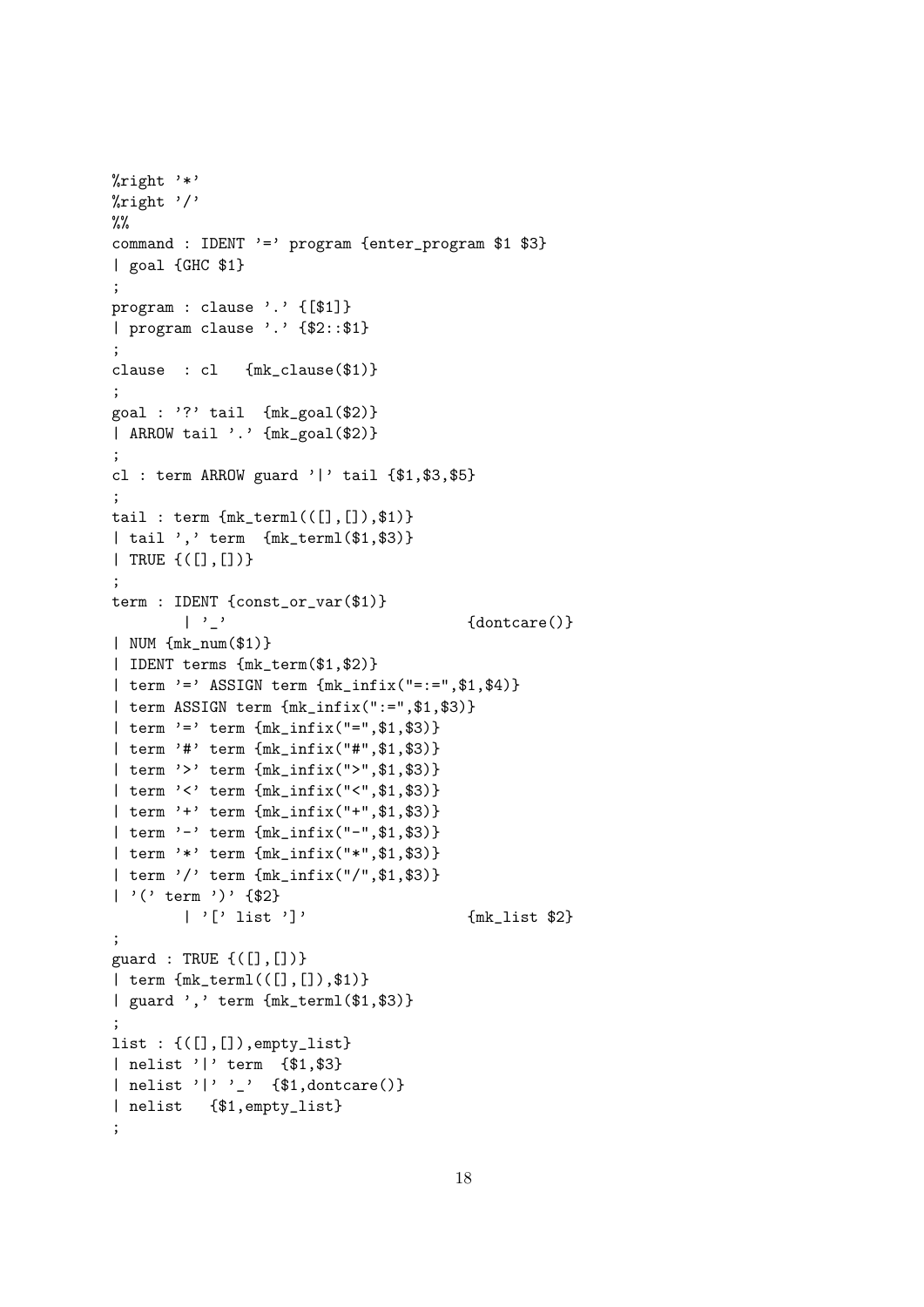```
nelist : term {mk\_term}(([], []), $1)}
| nelist ',' term {mk_terml($1,$3)}
;
terms : '( t_list term ')' {mk_terml($2,$3)}
;
t_list : {[],[]}
| t_list term ',' {mk_terml($1,$2)}
;
\frac{9}{2}
```
### 3.4 Examples

# 3.4.1 Trivial examples

The list of N first integers is easily defined with:

```
\leints= ints(N,L) :- N>0 | L=[N|L1], N1:=(N-1), ints(N1,L1).
         ints(N,L) :- N = := 0 | L = []. >>;;
\langle <? ints(10, L) >>;;
Solution found
L = [10, 9, 8, 7, 6, 5, 4, 3, 2, 1]
```
# 3.4.2 Hamming problem: the eager version

We are looking for the ascending sequence R of integers of the form  $2^I * 3^J * 5^K$ . The first first is an eager solver. The following GHC program is adapted from K. Ueda.

```
\lemults = mults(N,R) :- true |
             timeslist(2,N,[1|R],R2),
             timeslist(3,N,[1|R],R3),
             timeslist(5,N,[1|R],R5),
             merge(R2,R3,R23),
             merge(R23,R5,R).>>;;
< timeslist =
timeslist(U,N,[V|X1],Y) :- U*V < N | W:=U*V, Y=[W|Y1], timeslist(U,N,X1,Y1).
timeslist(U,N,[V|X1],Y) :- U*V=:=N | W:=U*V, Y=[W|Y1], timeslist(U,N,X1,Y1).
timeslist(U,N,[V|_], Y) :- U*V > N | Y=[].>>;;
<merge =
merge([U|X1],[V|Y1],Z) :- U < V | Z=[U|Z1], merge(X1, [V|Y1],Z1).
merge([U|X1], [V|Y1], Z) :- U > V | Z=[V|Z1], merge([U|X1], Y1, Z1).merge([U|X1],[V|Y1],Z) :- U=:=V | Z=[V|Z1], merge(X1, Y1, Z1).
merge([], Y, Z) :- true | Z = Y.
merge(X, [], Z) :- true | Z=X.>>;;
```

```
(* Generate the sequence of Hamming numbers \leq N *)
```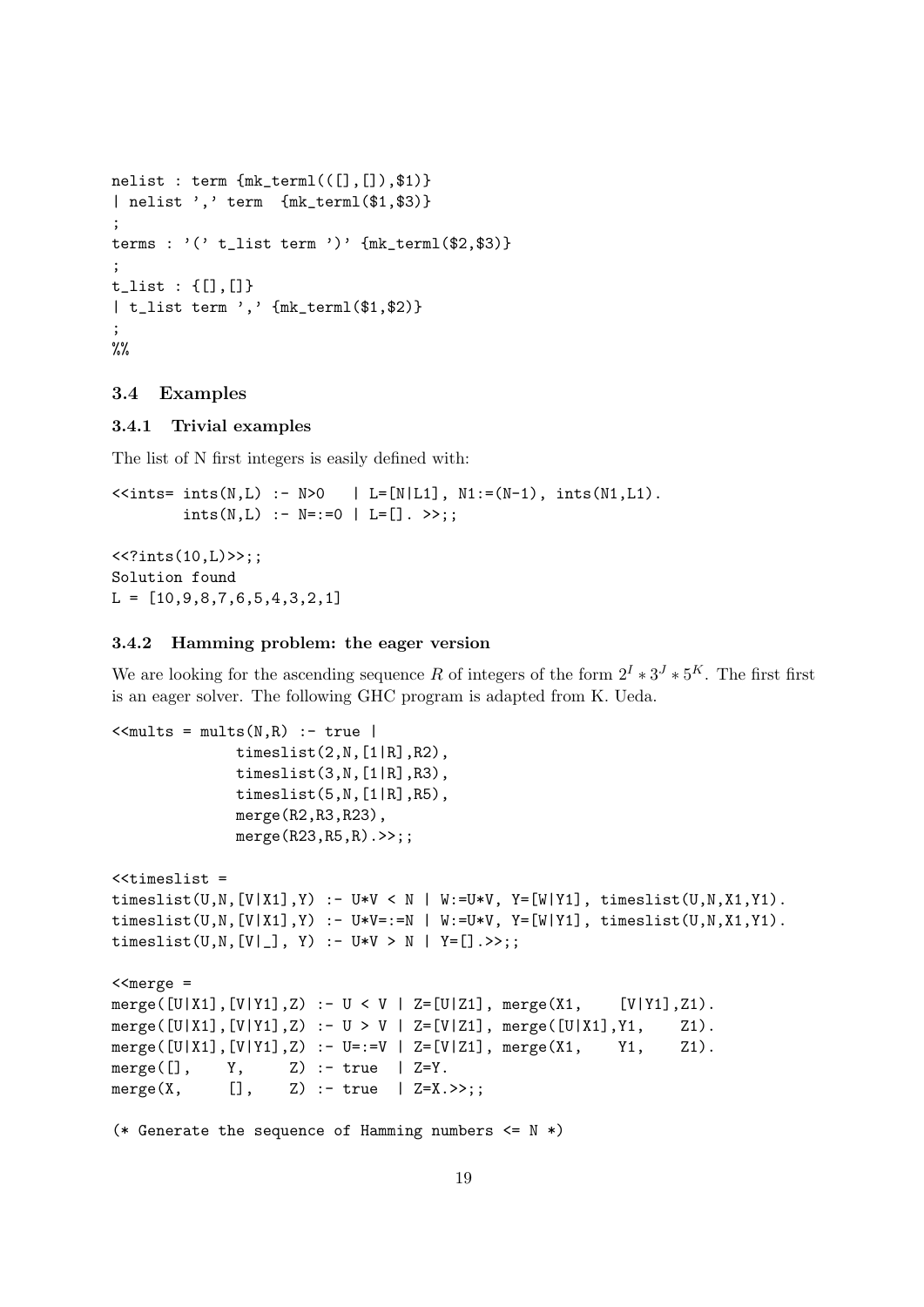```
<test =
test(N,R) :- true | mults(N,R).>>;;
<<?test(25,R)>>;;
Solution found
R = [2,3,4,5,6,8,9,10,12,15,16,18,20,24,25]
```
# 3.4.3 Hamming problem: lazy version

Again, we adapt a GHC program by K. Ueda. Note the similarity of such examples with the CSP-like examples of Kahn and MacQueen[1].

```
(****************************************************************************
* *
                                 1235 +-----+ 0235
                                ----------| one |---------+
* | +-----+ | *
* | *\begin{array}{ccc} \text{I2} & \text{+} \text{-} \text{-} \text{-} \text{+} & \text{R2} \\ \end{array}* | /----------| X 2 |-\ | *
* | / +-----+ \ +---+ R23 |
                  -| m | ---\* | +---+ / I3 +-----+ / +---+ \ +---+ R +-----+ / *
* +-| d |---- /-| X 3 |-/ -| m |------| o&f |- *
* +---+I235\ I35+---+ / +-----+ R3 / +---+ +-----+ \ *
* \---| d |- / \-- O *
* +---+ \ +-----+ R5 / *
* \-| X 5 |----------/ *
               I5 +-----+
*****************************************************************************)
<mults=mults(0) :- true |
        timeslist(2,I2,R2),
        timeslist(3,I3,R3),
        timeslist(5,I5,R5),
        merge(R2,R3,R5,R),
        out_and_feedback(R,O,O235),
        one(O235,I235), distr(I235,I2,I3,I5).>>;;
\text{\tt <<out\_and\_feedback} =
out_and_feedback(I, 0, F) :- true | I=0, of1(I, F).>>;;
<<of1 =
of1(I,[A|F1]) :- true | I=[A|I1], of1(I1,F1).
of1(, [] ) :- true | true. >>;;
```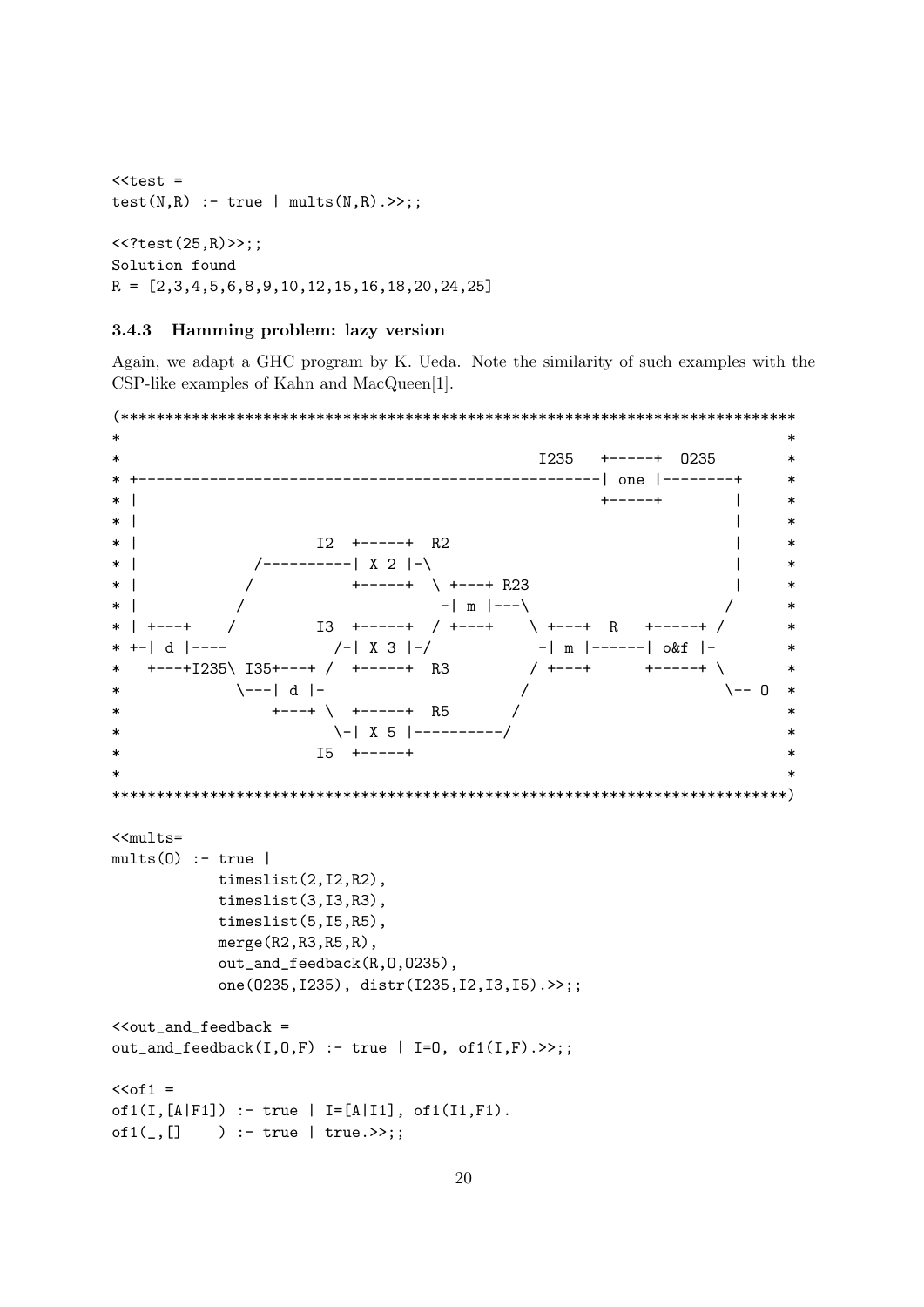```
< timeslist =
timeslist(M,I,[B|01]) :- true | I=[A|I1], B:=M*A, timeslist(M,I1,01).
timeslist([-, I, [] ) : true | I=[].>>;;
<cone =
one(I,[A|O1]) :- true | A=1, I=O1.
one(I,[] ) :- true | I=[].>>;;
<merge =
merge(R2,R3,R5,R) :- true | merge'(R2,R3,R23), merge'(R23,R5,R).>>;;
<merge' =
merge'(Ix,Iy,[A|01]) :- true | Ix=[Ax|1x1], Iy=[Ay|1y1],
                               merge3(Ax,Ay,A,Ix1,Iy1,O1).
merge'(Ix,Iy,[] ) :- true | Ix=[], Iy=[].>>;;
<merge2 =
merge2(Ax,Ix1,Iy,[A|O1]) :- true | Iy=[Ay|Iy1], merge3(Ax,Ay,A,Ix1,Iy1,O1).
merge2(_,Ix1,Iy,[] ) :- true | Ix1=[], Iy=[].>>;;
<merge3 =
merge3(Ax,Ay,A,Ix1,Iy1,O1) :- Ax < Ay | A=Ax, merge2(Ay,Iy1,Ix1,O1).
merge3(Ax,Ay,A,Ix1,Iy1,O1) :- Ax > Ay | A=Ay, merge2(Ax,Ix1,Iy1,O1).
merge3(Ax,Ay,A,Ix1,Iy1,O1) :- Ax=:=Ay | A=Ax, merge'(Ix1,Iy1,O1).>>;;
<<distr =
distr(I235,I2,I3,I5):- true | distr'(I235,I2,I35), distr'(I35,I3,I5).>>;;
<<distr' =
distr'(I,Ox,Oy) :- true | dist(I,I,Ox,Oy,O).>>;;
<<dist =
dist(Ix,Iy,[A|0x1], 0y, D) :- true | Ix=[A|1x1], D1:=D+1, dist(Ix1,Iy,0x1, 0y, D1).
dist(Ix, Iy, Ox, [A|Oy1], D) :- true | Iy=[A|Iy1], D1:=D-1, dist(Ix, Iy1, Ox, Oy1, D1).
dist(Ix, _, [], [], D) :- D>0 | Ix=[].
dist(Ix, _, [], [], D) :- D=:=0 | Ix=[].
dist(I, I, [], [], []) :- D<0 | Iy=[]. >;;
\langlelist =
list(N, L) :- N>0 | L=[L1], N1:=N-1, list(N1, L1).list(0, L) :- true | L=[].>>;;
(* Generate first N numbers of Hamming sequence *)
<test =
test(N,R) :- true | list(N,R), mults(R).>>;;
```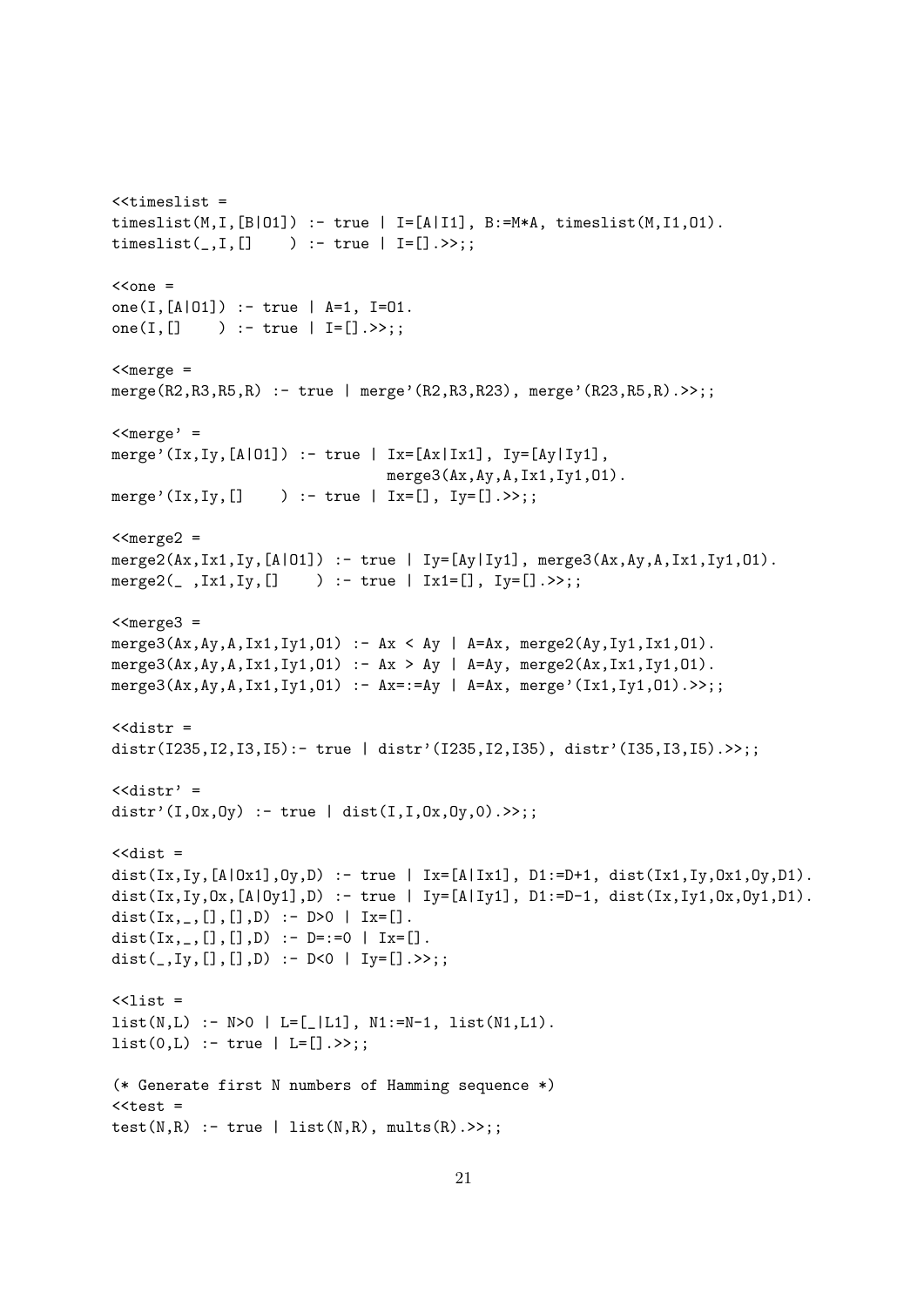```
<<?test(15,R)>>;;
Solution found
R = [2,3,4,5,6,8,9,10,12,15,16,18,20,24,25]
```
This program is much slower than the eager version: it takes 4.23s on a SUN 3/280, compared to 1.31s for the eager version.

# 3.4.4 A hardware simulator

This logic simulator is due to Y. Noda, modified by K. Ueda.

```
(* Structure of a 3-bit adder *)
\texttt{<add3} =
add_3(Inx0,Inx1,Inx2,Iny0,Iny1,Iny2,Sum0,Sum1,Sum2,Carry,Ground) :- true |
    fadd(Inx0,Iny0,Ground,Carry0,Sum0),
    fadd(Inx1,Iny1,Carry0,Carry1,Sum1),
    fadd(Inx2,Iny2,Carry1,Carry, Sum2).
>>;;
<<fadd =
fadd(Inx,Iny,Cin,Carry,Sum) :- true |
    inv(Inx,M1),
    inv(M2, M3),
    mpx(Inx,M1, Cin,M2),
    mpx(Inx,Iny,M2, Carry),
    mpx(M2, M3, Iny,Sum).
>>: :
\langle < mpx =
mpx(Inx,Iny,Ctr,Out) :- true |
    nand_2in(M2, M3,M4),
    nand_2in(Ctr,M1,M5),
    nand_2in(M4, M5,M6),
    inv(Ctr,M2),
    inv(Inx,M3),
    inv(Iny,M1),
    inv(M6,Out).
\rightarrow;;
(* Behavior of gates *)
<nand_2in =
nand_2in(Is0,Is1,Os) :- true | gate_2in(nand,Is0,Is1,Os).
>>;;
<<delay_time =
delay_time(nand,D) :- true | D:=1.
delay_time(inv, D) :- true | D:=1.
>>;;
```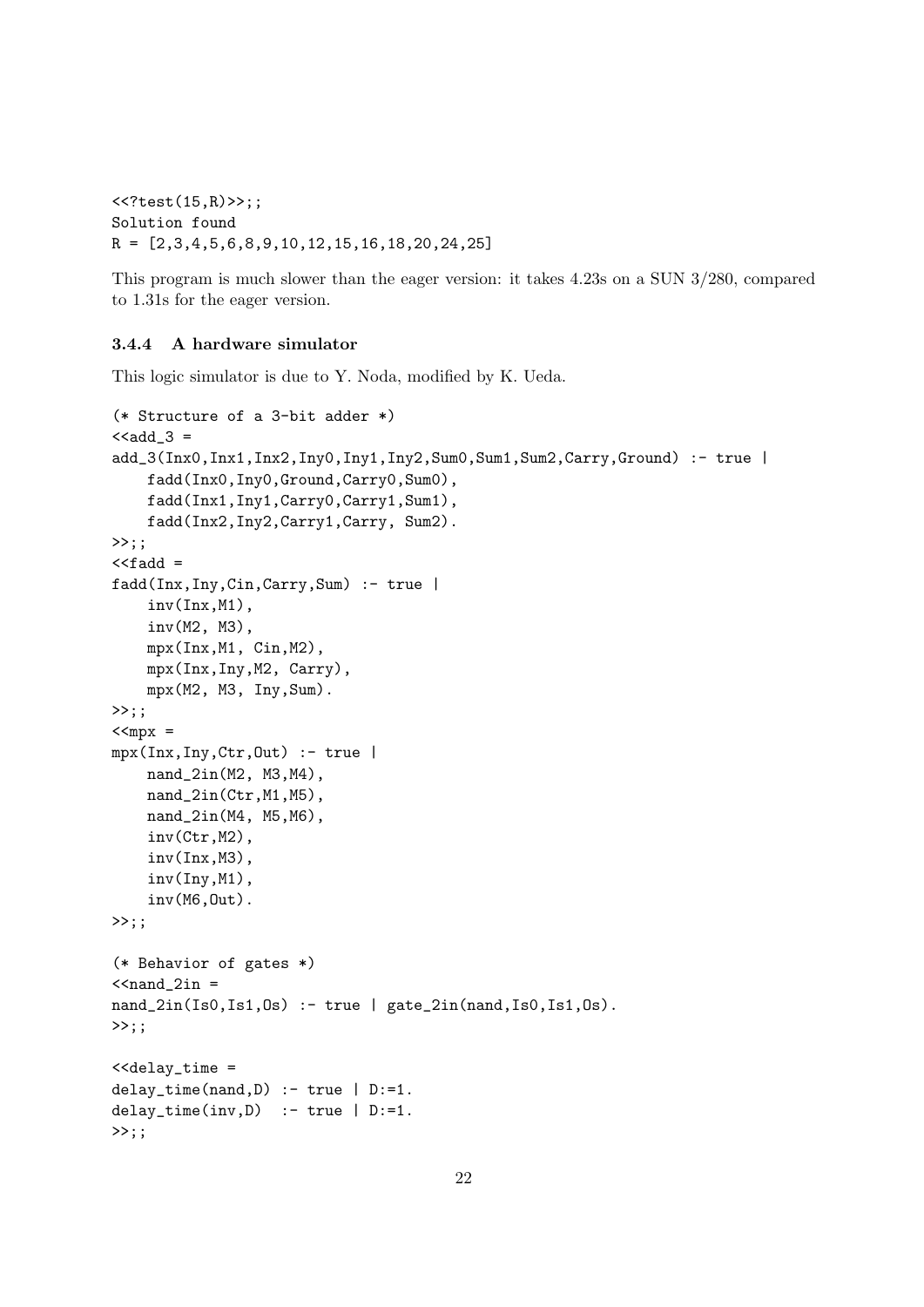```
evaluator2(nand, 0, 0, 0) :- true | X=1.
evaluator2(nand, _,0, X) :- true | X=1.
evaluator2(nand,1,1,X) :- true | X=0.
evaluator2(nand, _, _,X) :- true | X=x.
\gg;;
\langle < inv =
inv(Is,0s) :- true | gate_1in(inv,Is,Os).
>>;;
\leevaluator1 =
evaluator1(inv,1,X) :- true | X=0.
evaluator1(inv, 0, X) :- true | X=1.
evaluator1(inv, x, X) :- true | X=x.
\gg;;
(* Execution control *)
\leqgate_2in =
gate_2in(Type,I0s,I1s,Os) :- true |
     delay_time(Type,D), ini_out(D,Os,Os1),
     gate_2(Type,I0s,I1s,Os1).
>>;;
<gate_2 =
gate_2(Type,[I0|I0s],[I1|I1s],Os) :- true |
     evaluator2(Type,I0,I1,O), Os=[O|Os1],
     gate_2(Type,I0s,I1s,Os1).
gate_2(\_, \quad [], \quad \_, \quad \quad \text{Os}) \text{ :- true } | \text{Os}=[].gate_2(, _, _[],  Os) :- true | Os=[].
\rightarrow;;
\leq \leq \leq \leq \leq \leq \leq \leq \leq \leq \leq \leq \leq \leq \leq \leq \leq \leq \leq \leq \leq \leq \leq \leq \leq \leq \leq \leq \leq \leq \leq \leq \leq \leq \leq \leq \leqgate_1in(Type,I1s,Os) :- true |
     delay_time(Type,D), ini_out(D,Os,Os1),
     gate_1(Type,I1s,Os1).
>>::
\leqgate_1 =
gate_1(Type,[I1|I1s],Os) :- true |
     evaluator1(Type,I1,O), Os=[O|Os1],
    gate_1(Type,I1s,Os1).
gate_1(, [], 0s) :- true |0s=[].
>>;;
\leini_out =
ini_out(D, Os, Os2) :- D>0 | D1:=D-1, Os=[x|Os1], ini_out(D1,Os1,Os2).
```
 $\leq$ evaluator2 =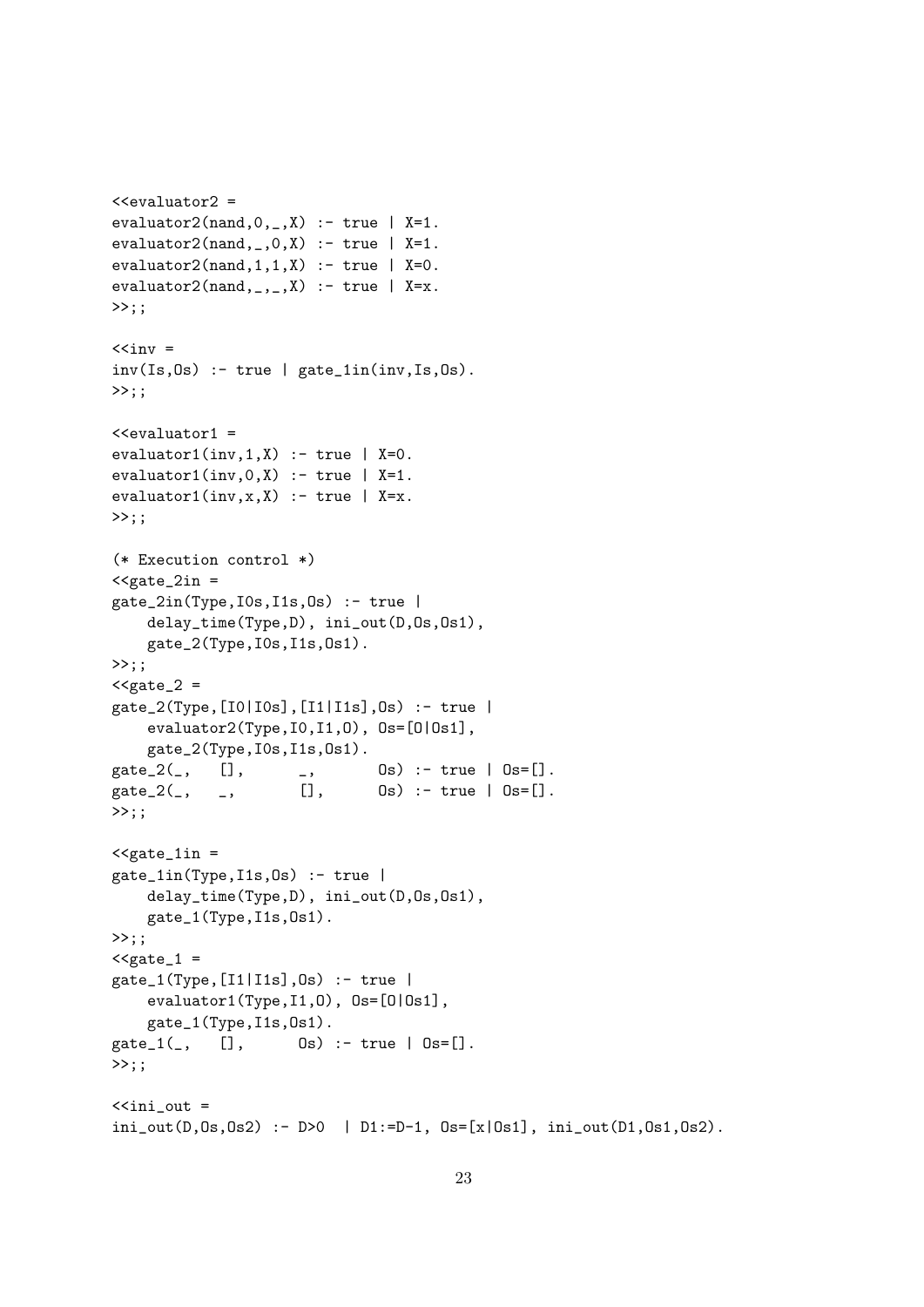```
ini_out(0,0s,0s2) :- true | 0s=0s2.
\gg;;
(* The top-level *)
<<add3 =
add3(End,P1,P2,P3,P4) :- true |
    timer(End,Ts),
    ground(End,Ground),
    data_in6(Inx0,Inx1,Inx2,Iny0,Iny1,Iny2,Ts),
    add_3(Inx0,Inx1,Inx2,Iny0,Iny1,Iny2,Sum0,Sum1,Sum2,Carry,Ground),
    probe(Sum0,Ts,P1),
    probe(Sum1,Ts,P2),
    probe(Sum2,Ts,P3),
    probe(Carry,Ts,P4).
>>;;
(* Definition of input signals to the circuit *)
\leinput_data =
input_data(inx0, X) :- true | X=[p(0,0), p(20,1)].input_data(intX) :- true | X=[p(0,0), p(20,1)].input_data(inx2,X) :- true | X=[p(0,0),p(20,1)].input_data(iny0, X) :- true | X=[p(0,0), p(20,1)].input_data(iny1, X) :- true | X=[p(0,0), p(20,1)].input_data(iny2,X) :- true | X=[p(0,0),p(20,1)].\rightarrow;;
(* Clock generator *)
<timer =
timer(End,Ts) :- true \mid timer2(End,0,Ts).
>>::
<timer2 =timer2(End, Now, Ts) :- End>Now |
    Ts=[Now|Ts1], Next:=Now+1, timer2(End,Next,Ts1).
time2(End, Now, Ts) :- End='=Now | Ts=[].>>;;
(* Supplier of input signals *)
<data_in6 =
data_info(Inx0,Inx1,Inx2,Inv0,Inv1,Inv2,Ts) :- trueinput_fetch(inx0,Inx0,Ts),
    input_fetch(inx1,Inx1,Ts),
    input_fetch(inx2,Inx2,Ts),
    input_fetch(iny0,Iny0,Ts),
    input_fetch(iny1,Iny1,Ts),
```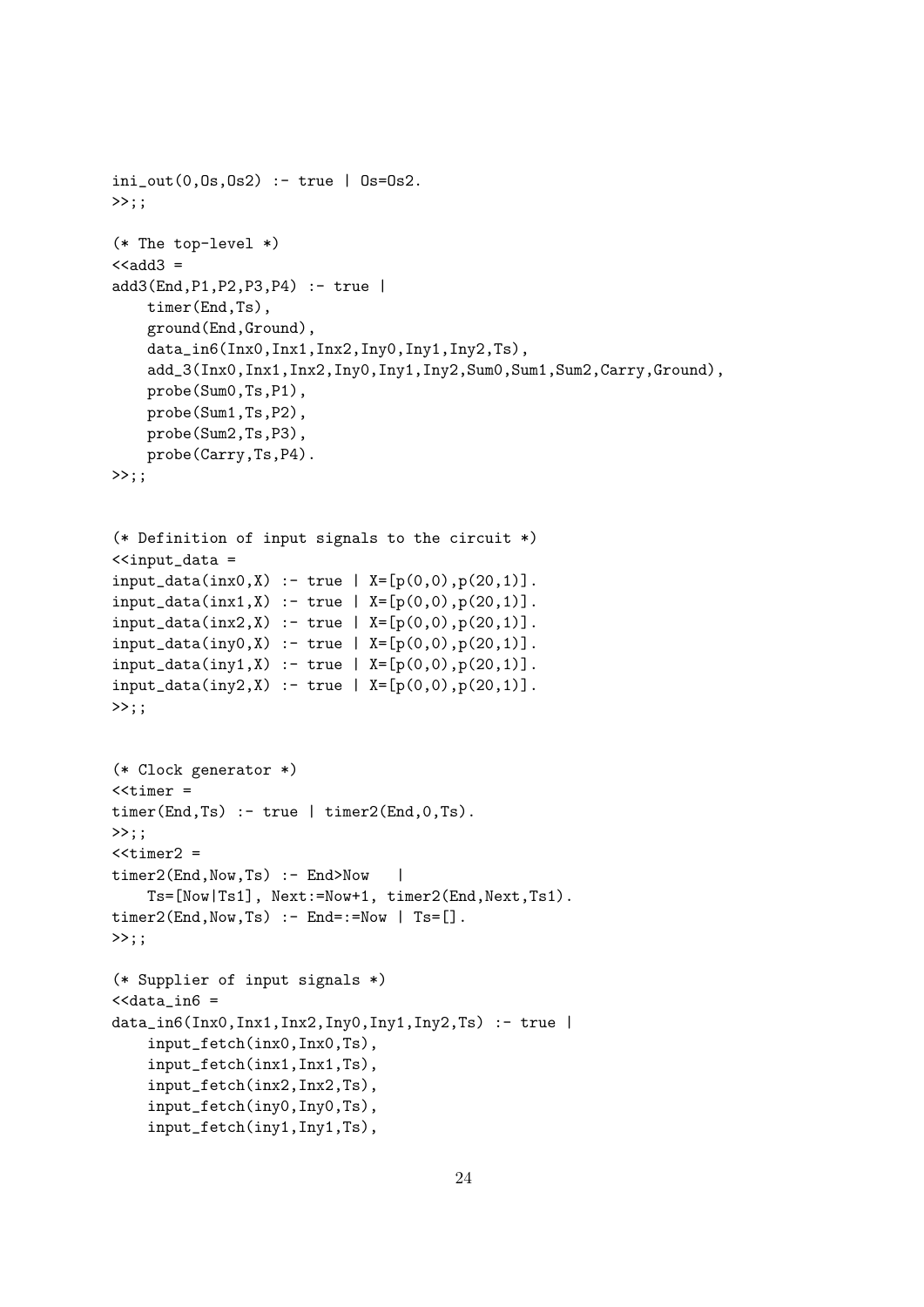```
input_fetch(iny2,Iny2,Ts).
>>;;
\leinput_fetch =
input_fetch(Name,In,Ts) :- true |
    input_data(Name,Ss),
    fetch1(In,Ss,Ts).
\gg;;
<<fetch1 =fetch1(Is, Ss, Ts) :- true | fetch2(Is, Ss, Ts, x).
>>:<<fetch2 =fetch2(Is,[p(T1,X1)|Ss],Ts,X) :- true | fetch3(Is,Ss,Ts,X,T1, X1).
fetch2(Is, [], Ts,X) :- true | fetch3(Is, Ss, Ts, X, 9999, _{\_}.
>>;;
<<fetch3 =fetch3(Is, Ss, [T|Ts], X, T1, X1) :- T < T1 | Is=[X|Is1], fetch3(Is1, Ss, Ts, X, T1, X1).
fetch3(Is, Ss, [T|Ts], ., T1, X1) :- T=:=T1 | fetch2(Is, Ss, [T|Ts], X1).
fetch3(Is, , [], \quad , \_ , \_ ) : true \ | Is=[].>>;;
(* Ground signal generator *)
\leqground =
ground(End,GS) :- End > 0 | Gs=[0|Gs1], End1:=End-1, ground(End1,Gs1).ground(End, Gs) :- End==0 | Gs=[].>>;;
(* Observer of signal streams *)
(* \leq? \text{probe}([x,x,x,0,0,1,1,x,0,0,0,0],[1,2,3,4,5,6,7,8,9,10,11,12],S) \rightarrow;;
computes S = [p(4,0),p(6,1),p(8,x),p(9,0)] *)
<probe =
probe(0s,Ts,S) :- true | probe(0s,Ts,X).\gg;;
<probe1 =
probe1([O|Os],[_|Ts],S,O) :- true | probe1(Os,Ts,S,O).
\text{probe1}([0|0s], [T|Ts], S, _{\text{}}) :- true | S=[p(T,0)|S1], \text{probe1}(0s, Ts, S1, 0).
prob(1, 1, S, 1) :- true |S=[.1, S, 1].
>>;;
<<?add3(35,Sum0,Sum1,Sum2,Carry)>>;;
Solution found
Sum0 = [p(8,0), p(24,1), p(29,0)]
```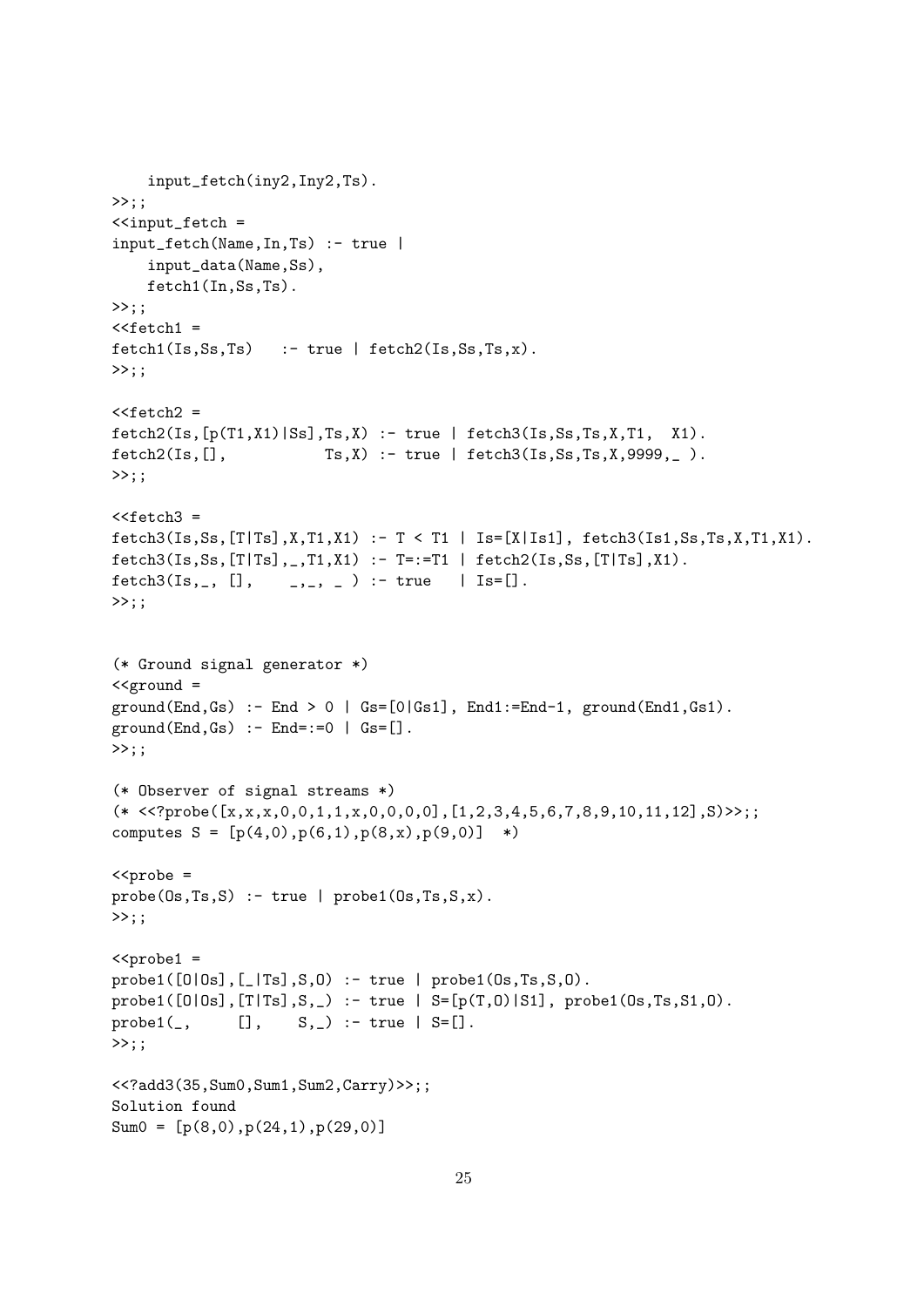Sum1 =  $[p(16,0),p(24,1),p(29,0),p(32,1)]$ Sum2 =  $[p(25,1), p(29,0), p(32,1)]$ 

 $Carry = [p(24, 1)]$ 

# Notes

The implemented syntax is poorer than ICOT's GHC. For instance,  $\leq$  and  $\geq$  are not provided. Predicates are assumed to have a fixed arity. This involves some renaming if variable arity is used. If you give two different arities to a predicate, this may provoque the failure: Evaluation Failed: combine. Finally, pairs must be explicitated with an operator.

# 4 Conclusion

These experiments provide us with two interpreters: one for a simplified GHC without guards, called DHC, the other for a fuller version of GHC admitting guards with arithmetic predicates. These CAML programs are very concise and express clean mathematical definitions, since they are completely applicative, except for the use of exceptions. They can thus serve as reference definitions of operational semantics of the corresponding subsets of GHC.

On the practical side, they are efficient enough to treat non-trivial benchmarks. They are very easily modifiable, for instance to trace the computations, and gather statistics about GHC's behaviour. They may thus serve as a basis for experiments with debugging facilities, and other program analysis tasks. It took the author less than 2 weeks to write and debug these programs, which shows that CAML is a powerful environment for fast prototyping in software engineering and artificial intelligence.

This very short study of GHC suggests many research problems. For instance, it seems that we should be able to profit of the execution of GHC with pattern-matching instead of unification in order to use some work in the domain of term rewriting systems. It seems that numerous GHC programs are deterministic in a strong sense. When the heads of the various clauses pertaining to a predicate are non-overlapping, in the sense of being non mutually unifiable, we know that only one clause may apply to a given goal. When the heads are linear, i.e. without repeated occurrences of variables, we may think to try and check the condition of strong sequentiality defined by Huet and Lévy. The technique of Laville may be useful for transforming a GHC program with overlapping clauses to one which is free of overlaps, permitting the previous test. Strongly sequential GHC programs may be compiled very efficiently, since the relevant clause may be accessed directly using a dictionary structure or "pattern-matching dag".

Conversely, we may define for GHC programs, an appropriate notion of "sufficient completeness". This would involve a minimum of typing, since we would check the completeness of arguments according to all constructors of a type, but this typing could be inferred automatically from simple declarations of data types constructors. For instance, the list data type could be declared similarly to ML, as:

type list =  $[] | [x: 'a|y:list]$